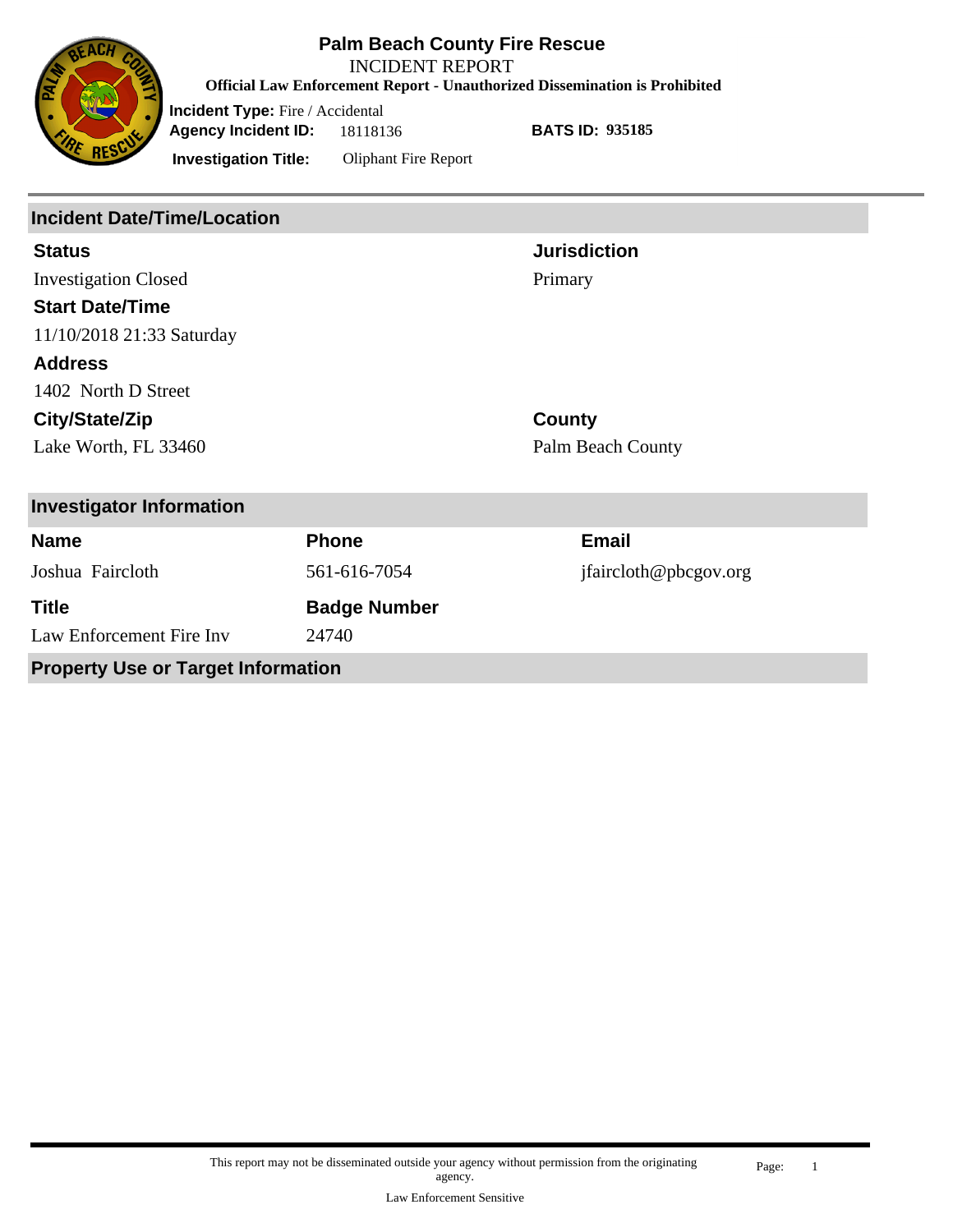

**Official Law Enforcement Report - Unauthorized Dissemination is Prohibited**

**BATS ID: 935185**

**Agency Incident ID:** 18118136

**Incident Type:** Fire / Accidental

**Investigation Title:** Oliphant Fire Report

### **Scene Details**

| <b>Area of Origin/Device Placement</b> |                                                      |                                    |
|----------------------------------------|------------------------------------------------------|------------------------------------|
| <b>Area of Origin</b>                  | <b>Area of Origin Subtype</b>                        |                                    |
| <b>Function Areas</b>                  | Bedroom $-$ < 5 persons; included are jail or prison |                                    |
| <b>Fire Descriptors</b>                |                                                      |                                    |
| <b>Electrical Device</b>               |                                                      |                                    |
| <b>Ordinary Combustibles</b>           |                                                      |                                    |
| <b>Damage and Casualties</b>           |                                                      |                                    |
| Est. Damage                            |                                                      |                                    |
| \$170000.00                            |                                                      |                                    |
| <b>Pre Incident Value</b>              | <b>Primary Gov't Association</b>                     |                                    |
| \$191310.00                            | No Government Association                            |                                    |
| <b>Miscellaneous Information</b>       |                                                      |                                    |
|                                        | <b>External Case Number</b>                          |                                    |
|                                        | 18143391                                             |                                    |
| <b>Sky Conditions</b>                  |                                                      | <b>Wind Speed/Direction</b>        |
| <b>Mostly Cloudy</b>                   |                                                      | 9 / NE                             |
| <b>Temperature</b>                     |                                                      |                                    |
| 77F                                    |                                                      |                                    |
| <b>Method of Entry</b>                 |                                                      |                                    |
| Not Applicable                         |                                                      |                                    |
| Latitude                               | Longitude                                            | <b>Investigator Right of Entry</b> |
| 26.633066                              | $-80.061591$                                         | <b>Exigent Circumstances</b>       |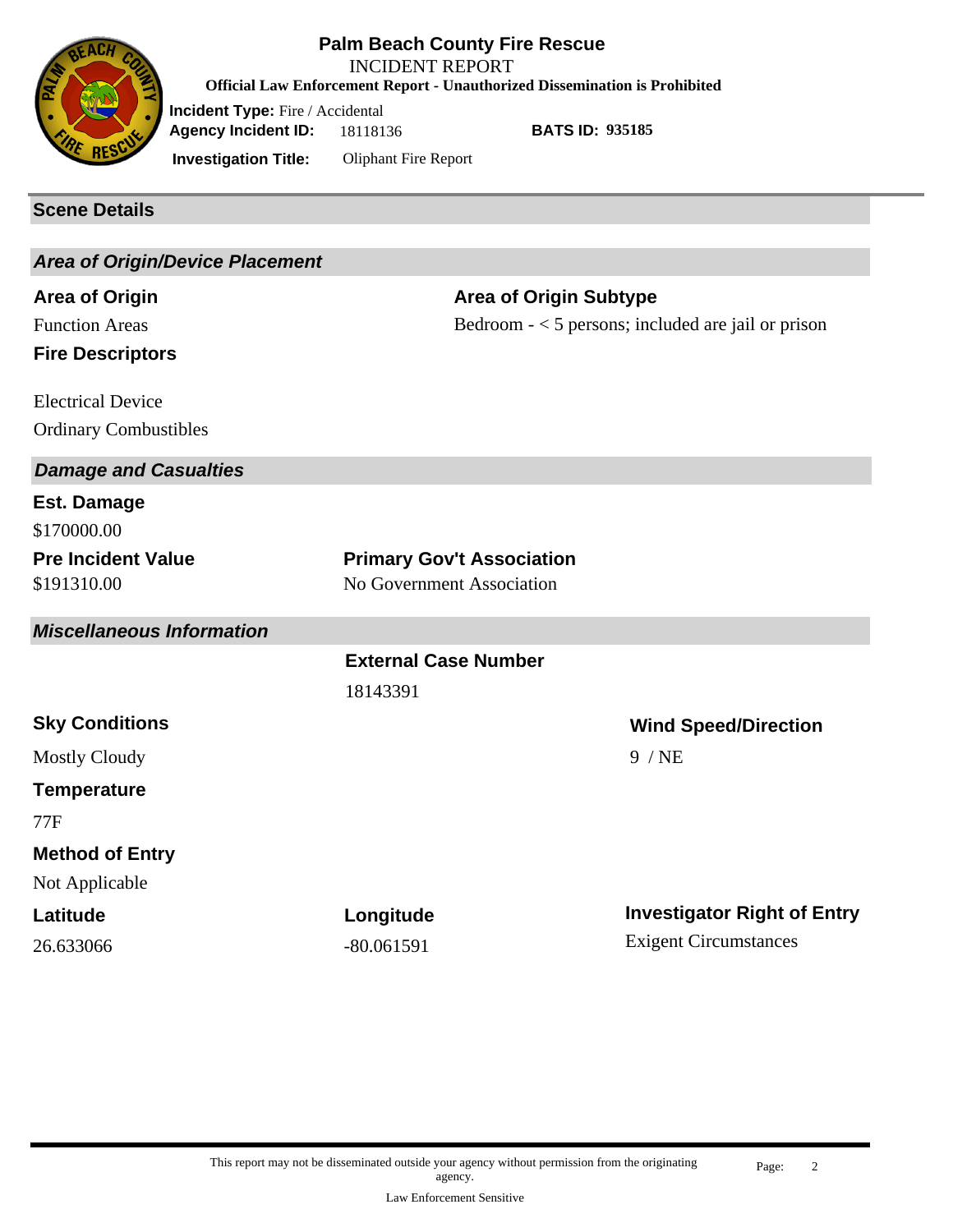

**Official Law Enforcement Report - Unauthorized Dissemination is Prohibited**

**Incident Type:** Fire / Accidental **Agency Incident ID:** 18118136

**BATS ID: 935185**

**Investigation Title:** Oliphant Fire Report

#### **Contact Arrival**

| <b>Requesting Person</b>   | <b>Requesting Agency</b> | <b>Date</b>                     | <b>Requested Arrival Date Scene</b> | <b>Released</b><br><b>Date</b> |
|----------------------------|--------------------------|---------------------------------|-------------------------------------|--------------------------------|
| <b>Chief Spiegelhalter</b> | <b>PBCFR</b>             | 11/10/2018<br>$9:40 \text{ PM}$ | 11/10/2018<br>$10:27$ PM            | 11/10/2018<br>$12:41$ AM       |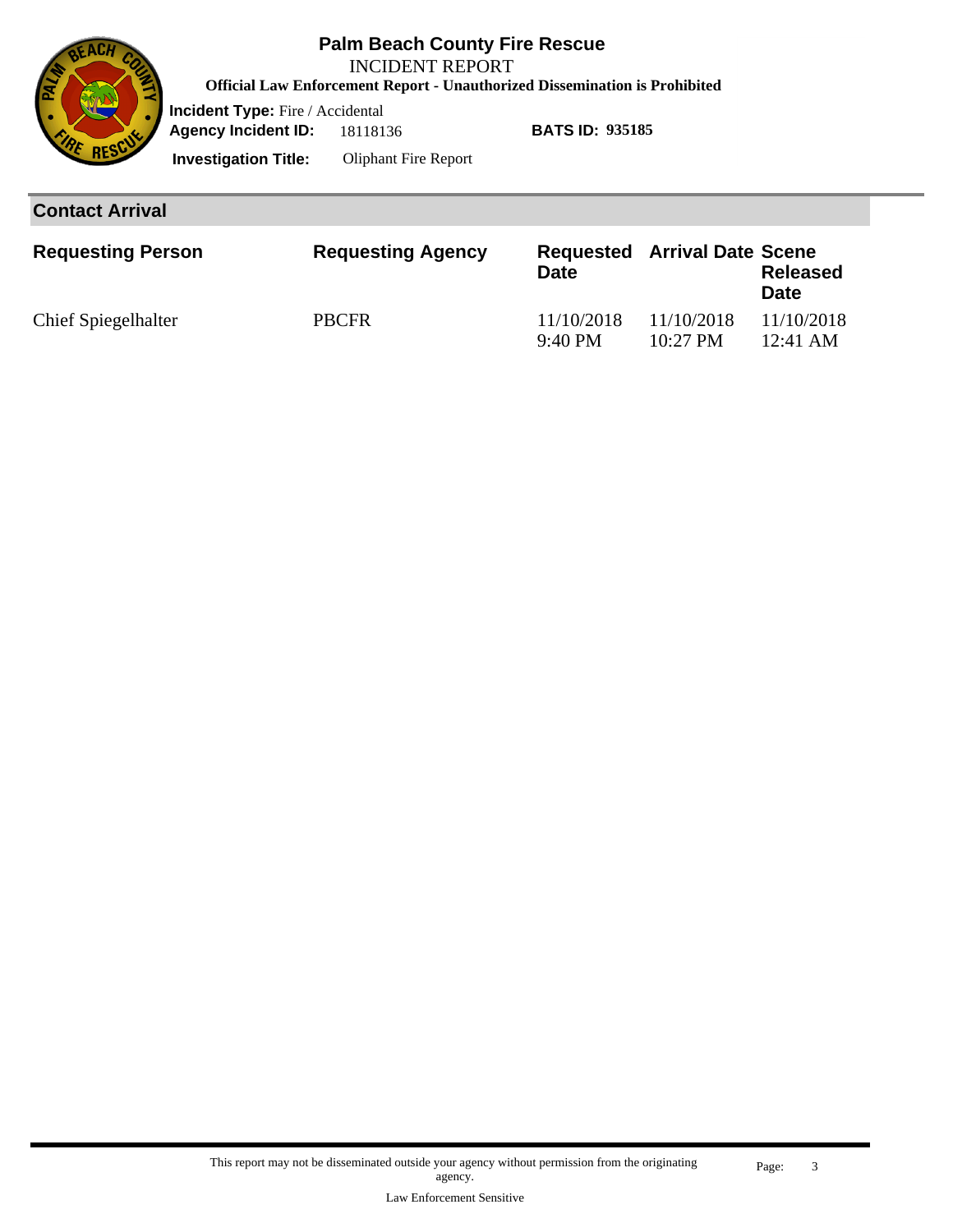

**Official Law Enforcement Report - Unauthorized Dissemination is Prohibited**

**Incident Type:** Fire / Accidental **Agency Incident ID:** 18118136

**BATS ID: 935185**

**Investigation Title:** Oliphant Fire Report

**Person/Organization Information**

#### **Name**

| OLIPHANT, ELIJAH J          |                        |              |                         |                |                  |
|-----------------------------|------------------------|--------------|-------------------------|----------------|------------------|
| <b>DOB</b>                  |                        |              | Race                    |                | <b>Ethnicity</b> |
| 8/4/1984                    |                        |              | White                   |                | Non-Hispanic     |
| <b>Sex</b>                  |                        |              | Age at time of Incident |                |                  |
| M                           |                        |              | 34                      |                |                  |
| <b>Juvenile</b>             |                        |              |                         |                |                  |
| N <sub>o</sub>              |                        |              |                         |                |                  |
| <b>Relationship(s)</b>      |                        |              |                         |                |                  |
| Occupant, Owner             |                        |              |                         |                |                  |
| <b>Eye Color</b>            | <b>Hair Color</b>      |              | <b>Height</b>           |                | Weight           |
| <b>Brown</b>                | <b>Brown</b>           |              | 5' 10"                  |                | 180              |
| <b>Drivers License Info</b> |                        |              |                         |                |                  |
| <b>DL Number</b>            |                        | <b>State</b> |                         | <b>Country</b> |                  |
| O415-210-84-284-0           |                        | FL           |                         | <b>USA</b>     |                  |
| <b>Issue Date</b>           | <b>Expiration Date</b> |              |                         |                |                  |
| 7/6/2018                    | 8/4/2026               |              |                         |                |                  |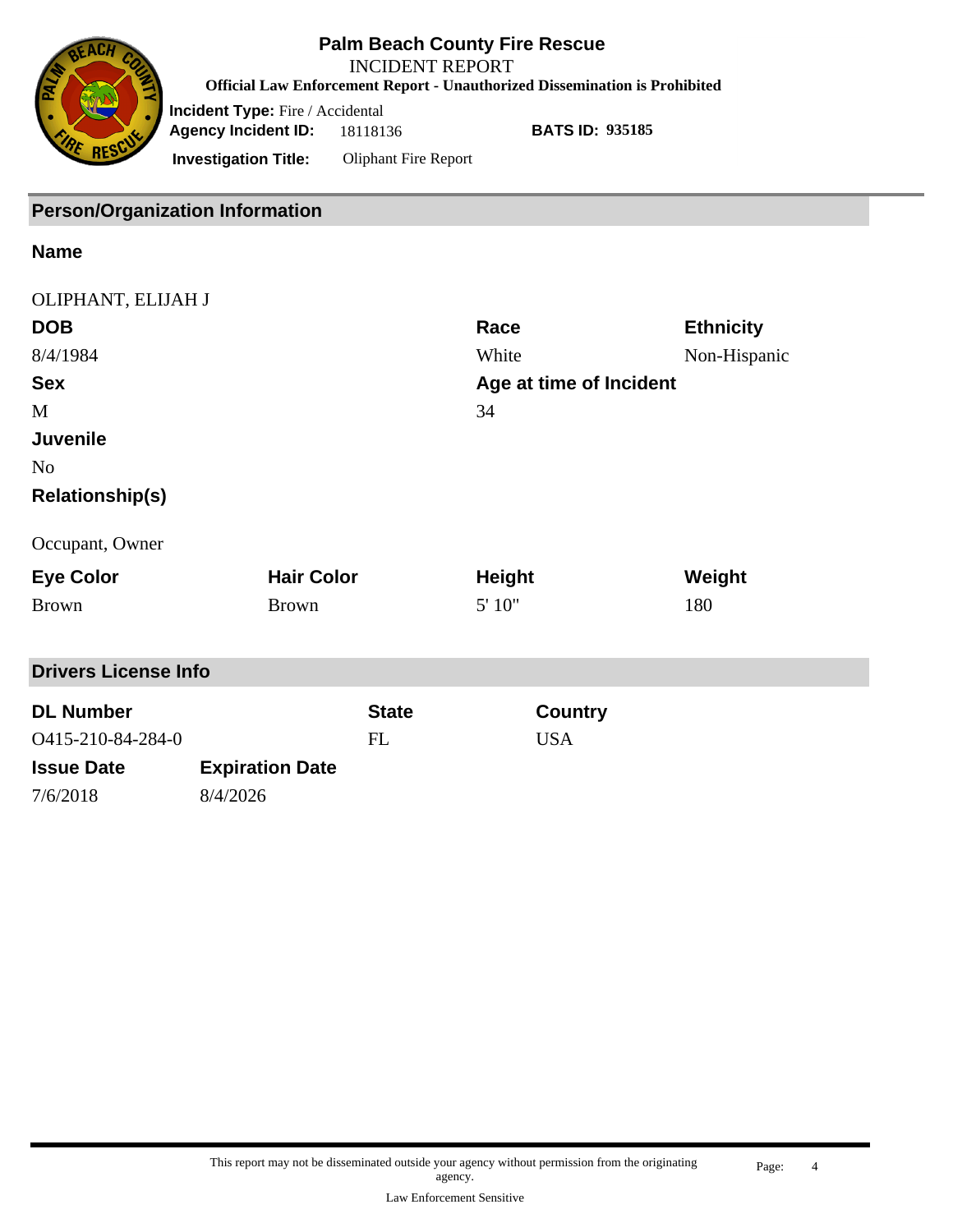

**Official Law Enforcement Report - Unauthorized Dissemination is Prohibited**

**Incident Type:** Fire / Accidental **Agency Incident ID:** 18118136

**BATS ID: 935185**

**Investigation Title:** Oliphant Fire Report

#### **Name**

| OLIPHANT, SHARON G         |                   |               |                         |  |  |
|----------------------------|-------------------|---------------|-------------------------|--|--|
| <b>DOB</b>                 |                   | Race          | <b>Ethnicity</b>        |  |  |
| 7/27/1988                  |                   | White         | Non-Hispanic            |  |  |
| <b>Sex</b>                 |                   |               | Age at time of Incident |  |  |
| $\mathbf F$                |                   | 30            |                         |  |  |
| <b>Juvenile</b>            |                   |               |                         |  |  |
| N <sub>o</sub>             |                   |               |                         |  |  |
| <b>Relationship(s)</b>     |                   |               |                         |  |  |
| Occupant, Owner            |                   |               |                         |  |  |
| <b>Eye Color</b>           | <b>Hair Color</b> | <b>Height</b> | Weight                  |  |  |
| <b>Brown</b>               | <b>Brown</b>      | 5' 10"        | 135                     |  |  |
| <b>Address Information</b> |                   |               |                         |  |  |
| <b>Street Address</b>      |                   |               |                         |  |  |
| 1402 North D Street        |                   |               |                         |  |  |
| City/State/Zip             | County            |               |                         |  |  |
| Lake Worth, FL 33460       | Palm Beach County |               |                         |  |  |
| <b>Contact Information</b> |                   |               |                         |  |  |
|                            |                   |               |                         |  |  |

#### **Primary Phone**

561-223-5746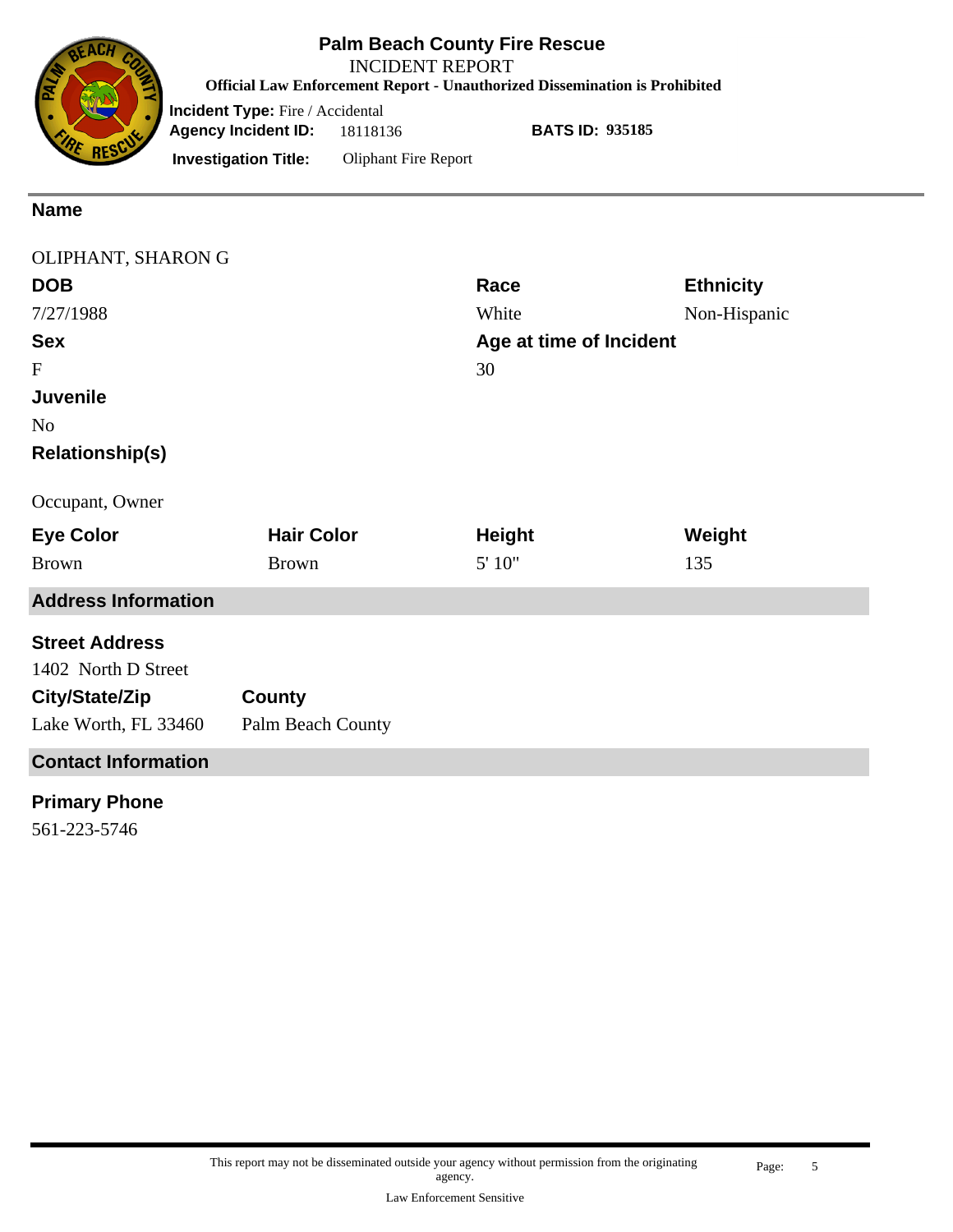

**Official Law Enforcement Report - Unauthorized Dissemination is Prohibited**

**Incident Type:** Fire / Accidental **Agency Incident ID:** 18118136

**BATS ID: 935185**

**Investigation Title:** Oliphant Fire Report

#### **Attachments**

**Filename Description Date**

DSC\_0208.JPG 11/16/2018

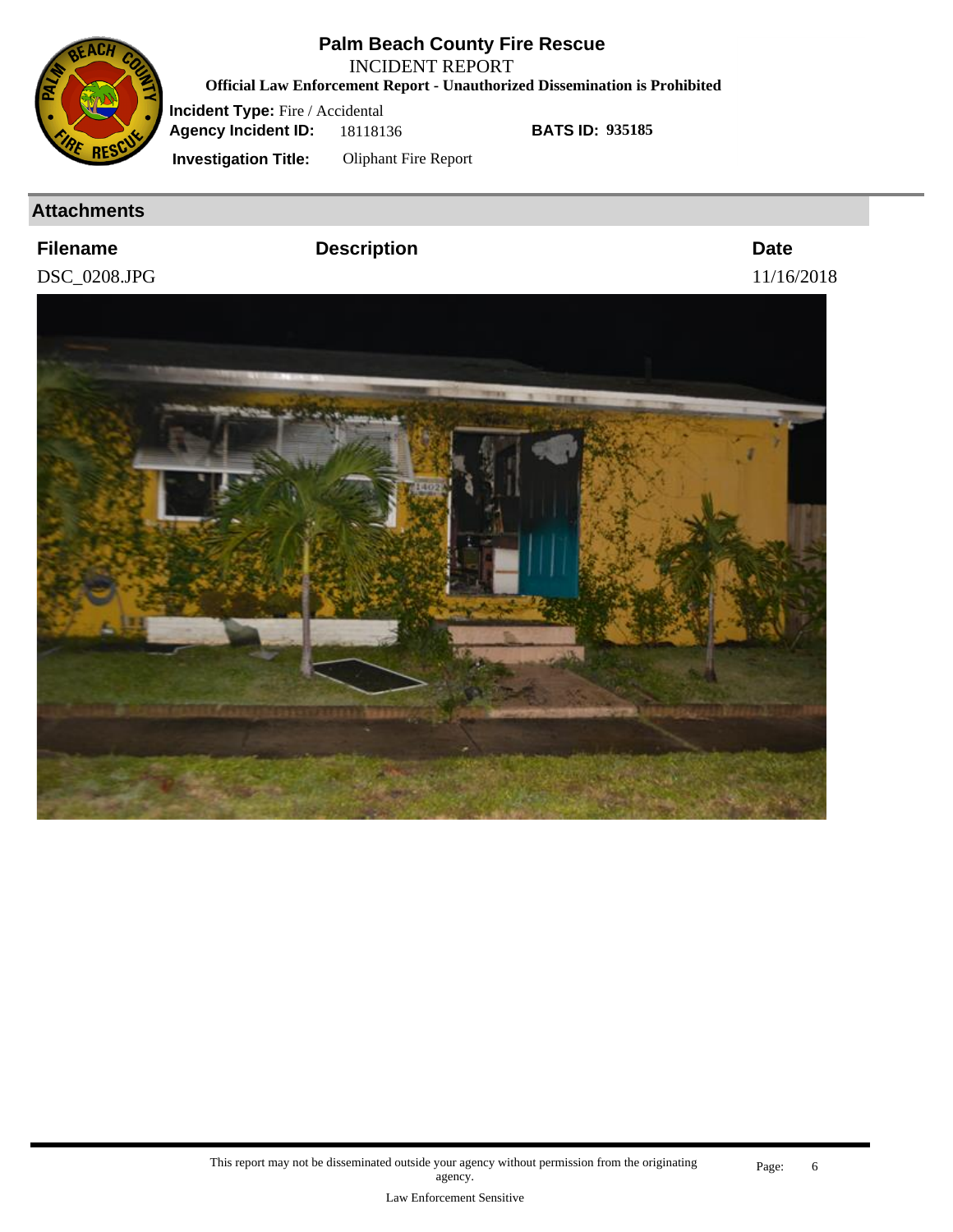

INCIDENT REPORT

**Official Law Enforcement Report - Unauthorized Dissemination is Prohibited**

**Incident Type:** Fire / Accidental **Agency Incident ID:** 18118136

**BATS ID: 935185**

**Investigation Title:** Oliphant Fire Report

DSC\_0210.JPG 11/16/2018

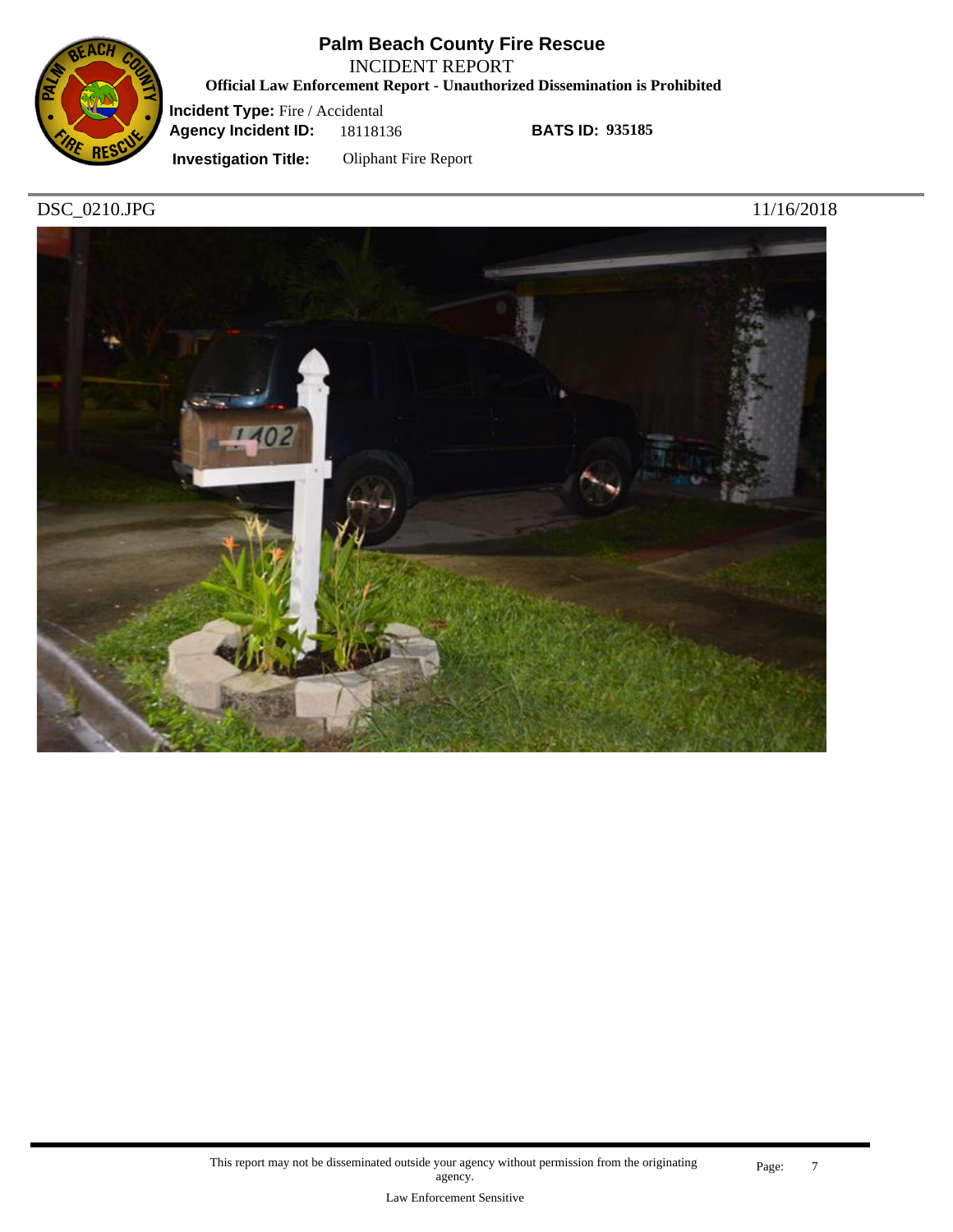

INCIDENT REPORT

**Official Law Enforcement Report - Unauthorized Dissemination is Prohibited**

**Incident Type:** Fire / Accidental **Agency Incident ID:** 18118136

**BATS ID: 935185**

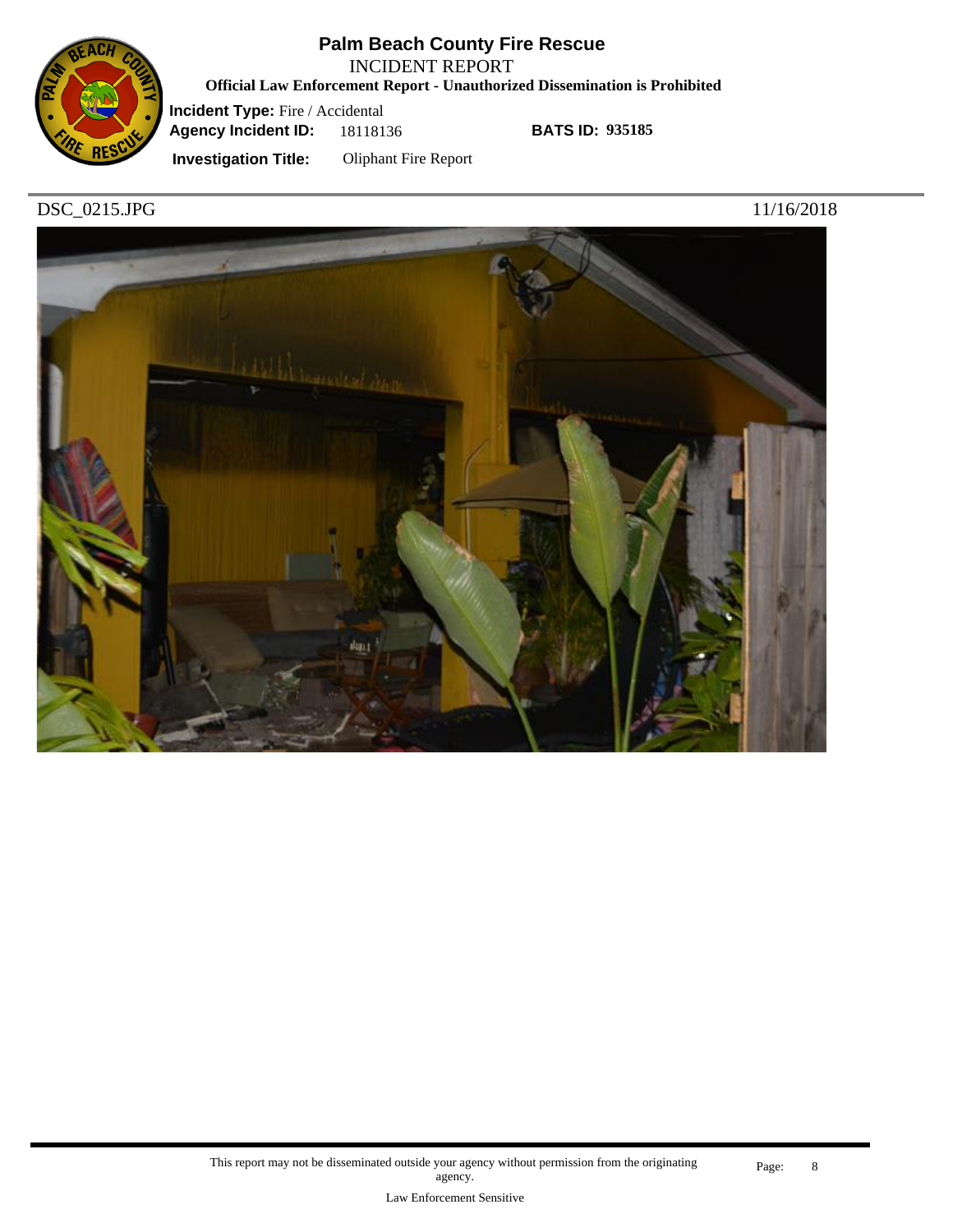

INCIDENT REPORT

**Official Law Enforcement Report - Unauthorized Dissemination is Prohibited**

**Incident Type:** Fire / Accidental **Agency Incident ID:** 18118136

**BATS ID: 935185**

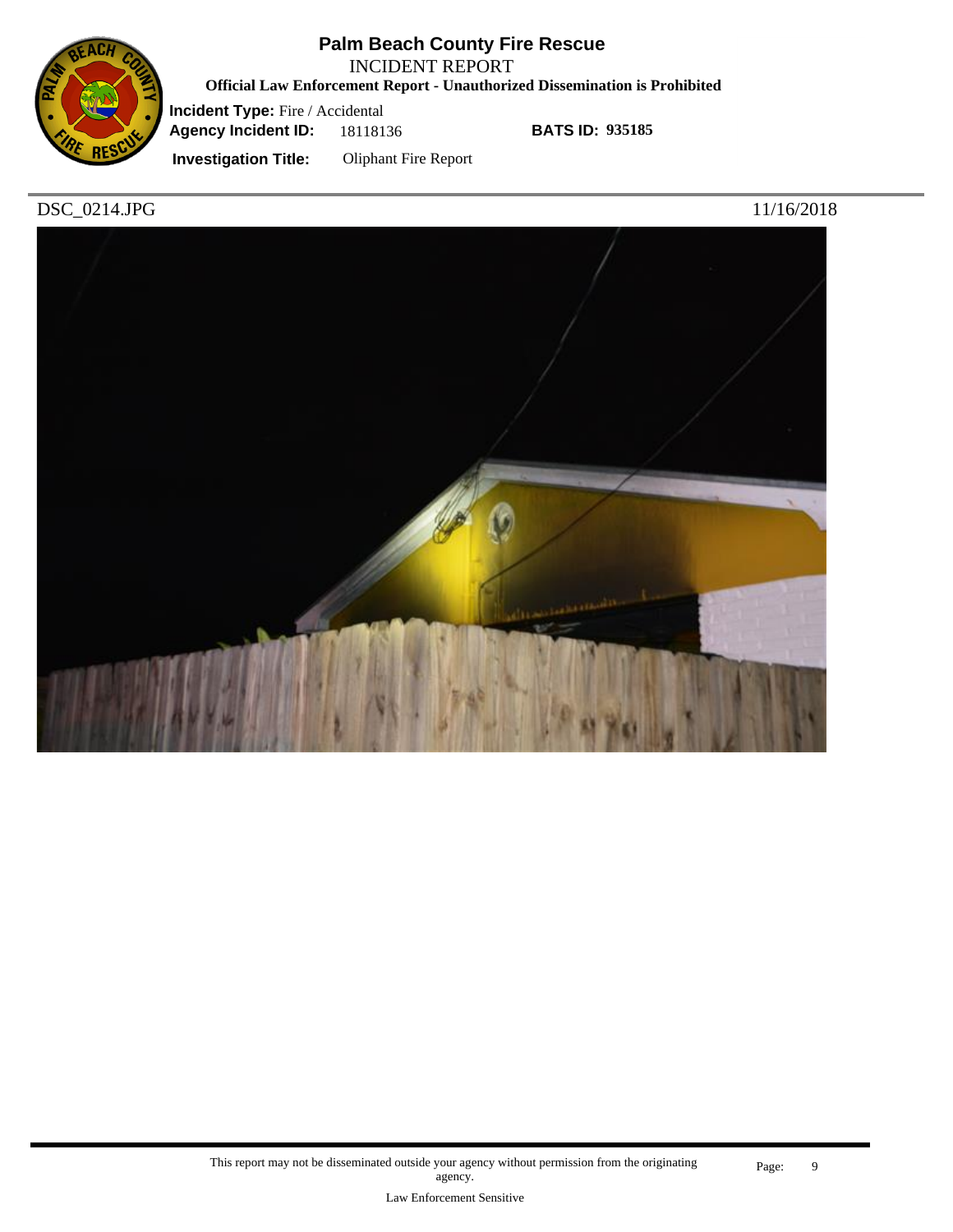

INCIDENT REPORT

**Official Law Enforcement Report - Unauthorized Dissemination is Prohibited**

**Incident Type:** Fire / Accidental **Agency Incident ID:** 18118136

**BATS ID: 935185**

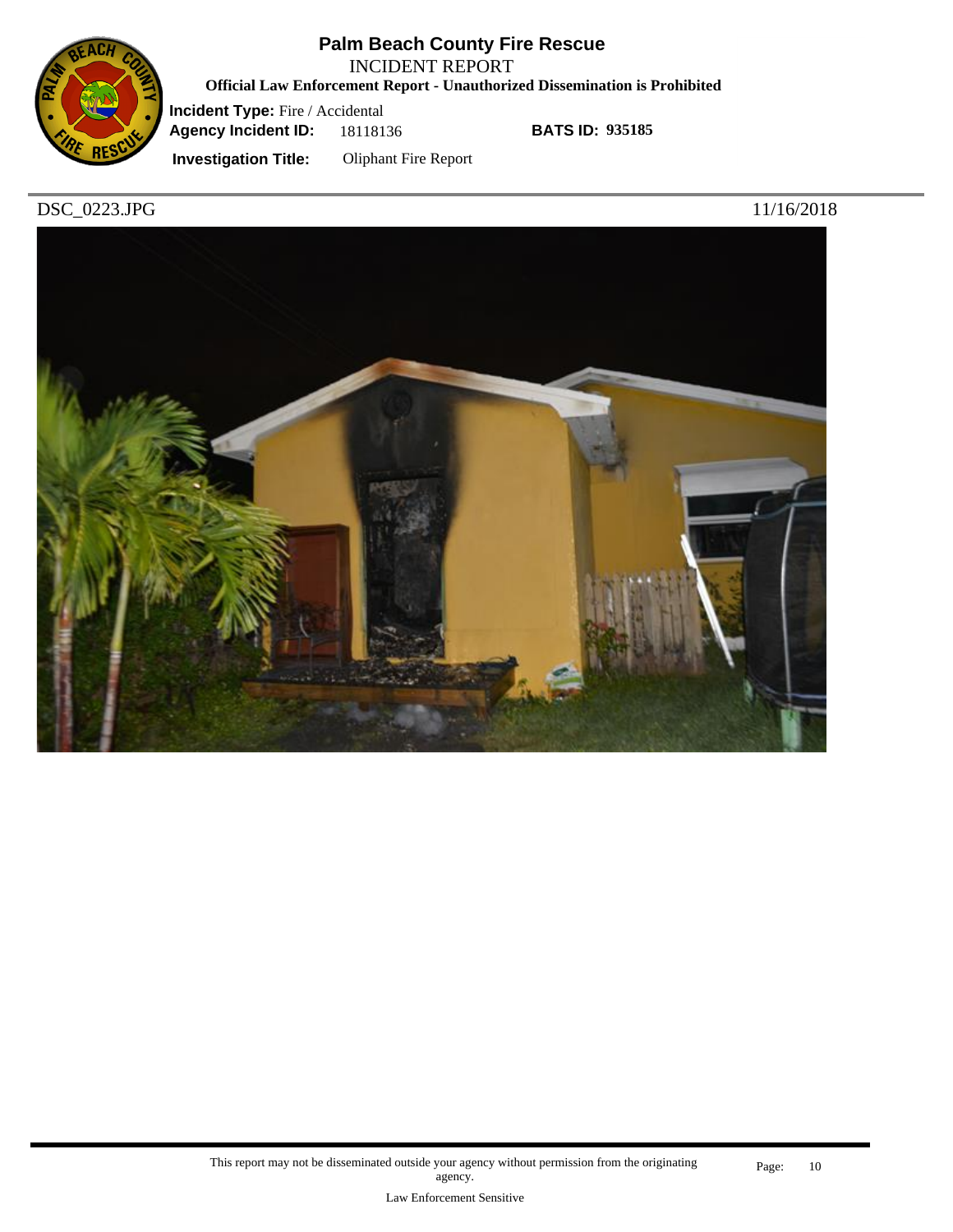

INCIDENT REPORT

**Official Law Enforcement Report - Unauthorized Dissemination is Prohibited**

**Incident Type:** Fire / Accidental **Agency Incident ID:** 18118136

**BATS ID: 935185**

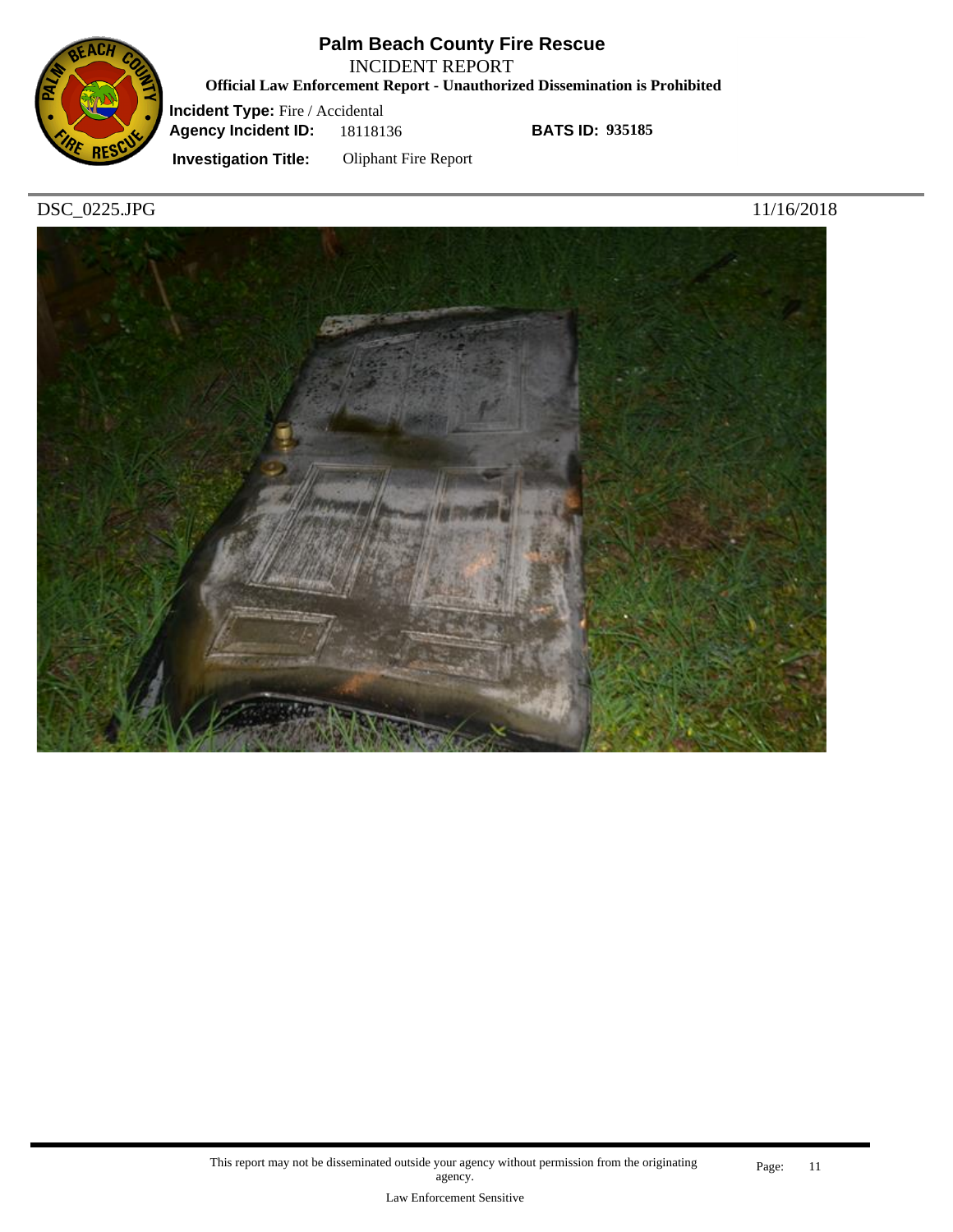

INCIDENT REPORT

**Official Law Enforcement Report - Unauthorized Dissemination is Prohibited**

**Incident Type:** Fire / Accidental **Agency Incident ID:** 18118136

**BATS ID: 935185**

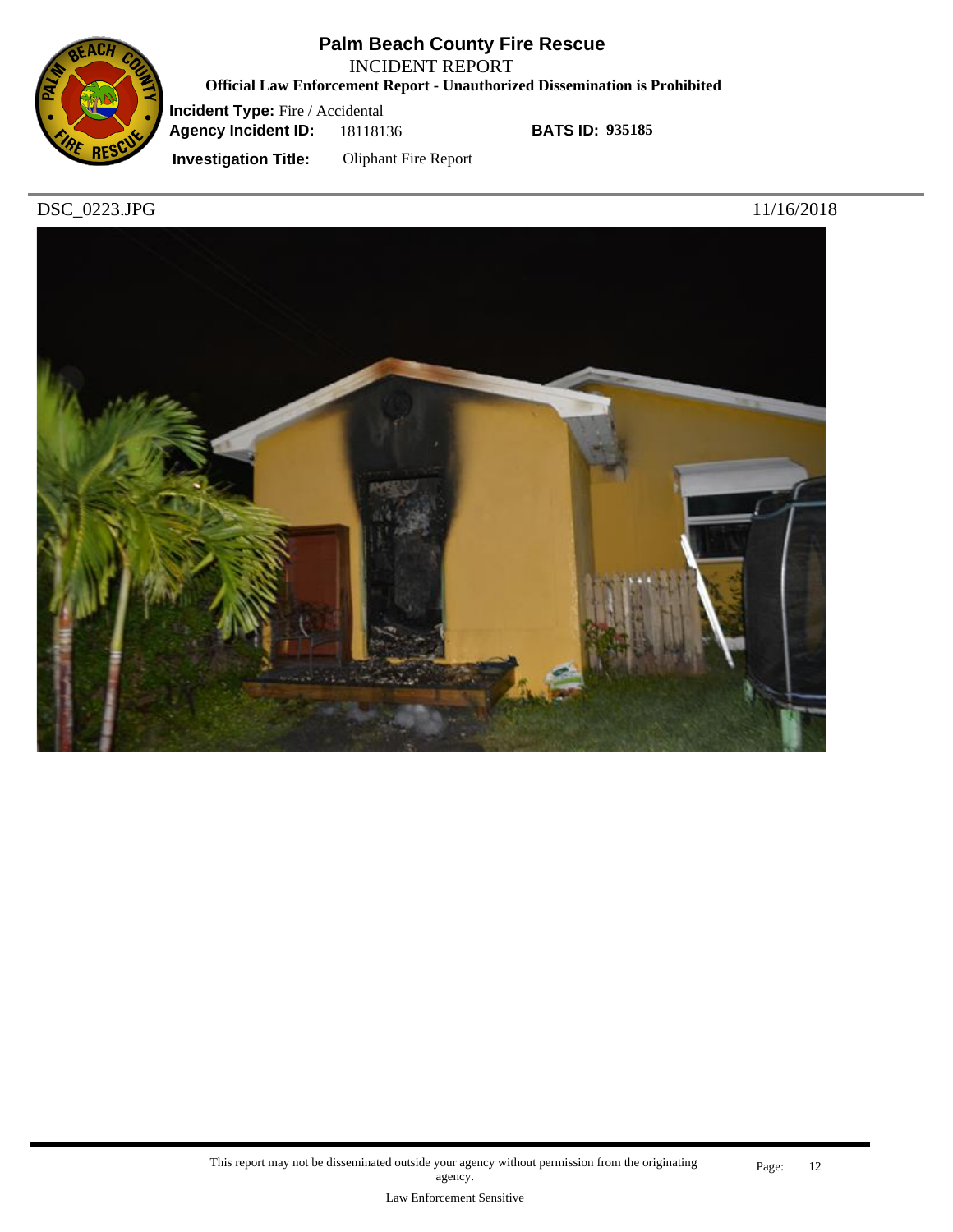

INCIDENT REPORT

**Official Law Enforcement Report - Unauthorized Dissemination is Prohibited**

**Incident Type:** Fire / Accidental **Agency Incident ID:** 18118136

**BATS ID: 935185**

**Investigation Title:** Oliphant Fire Report

DSC\_0233.JPG 11/16/2018

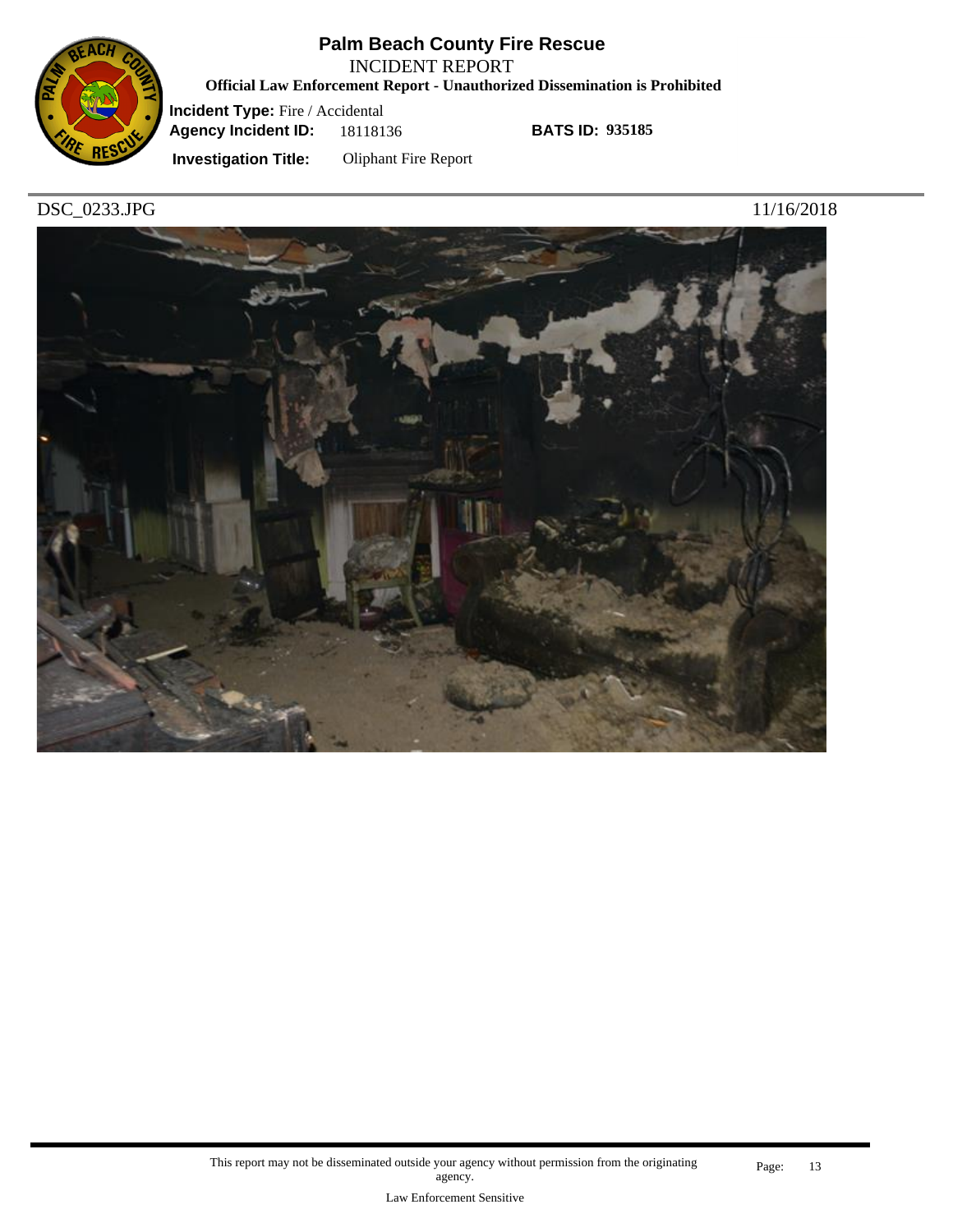

INCIDENT REPORT

**Official Law Enforcement Report - Unauthorized Dissemination is Prohibited**

**Incident Type:** Fire / Accidental **Agency Incident ID:** 18118136

**BATS ID: 935185**

**Investigation Title:** Oliphant Fire Report

DSC\_0234.JPG 11/16/2018

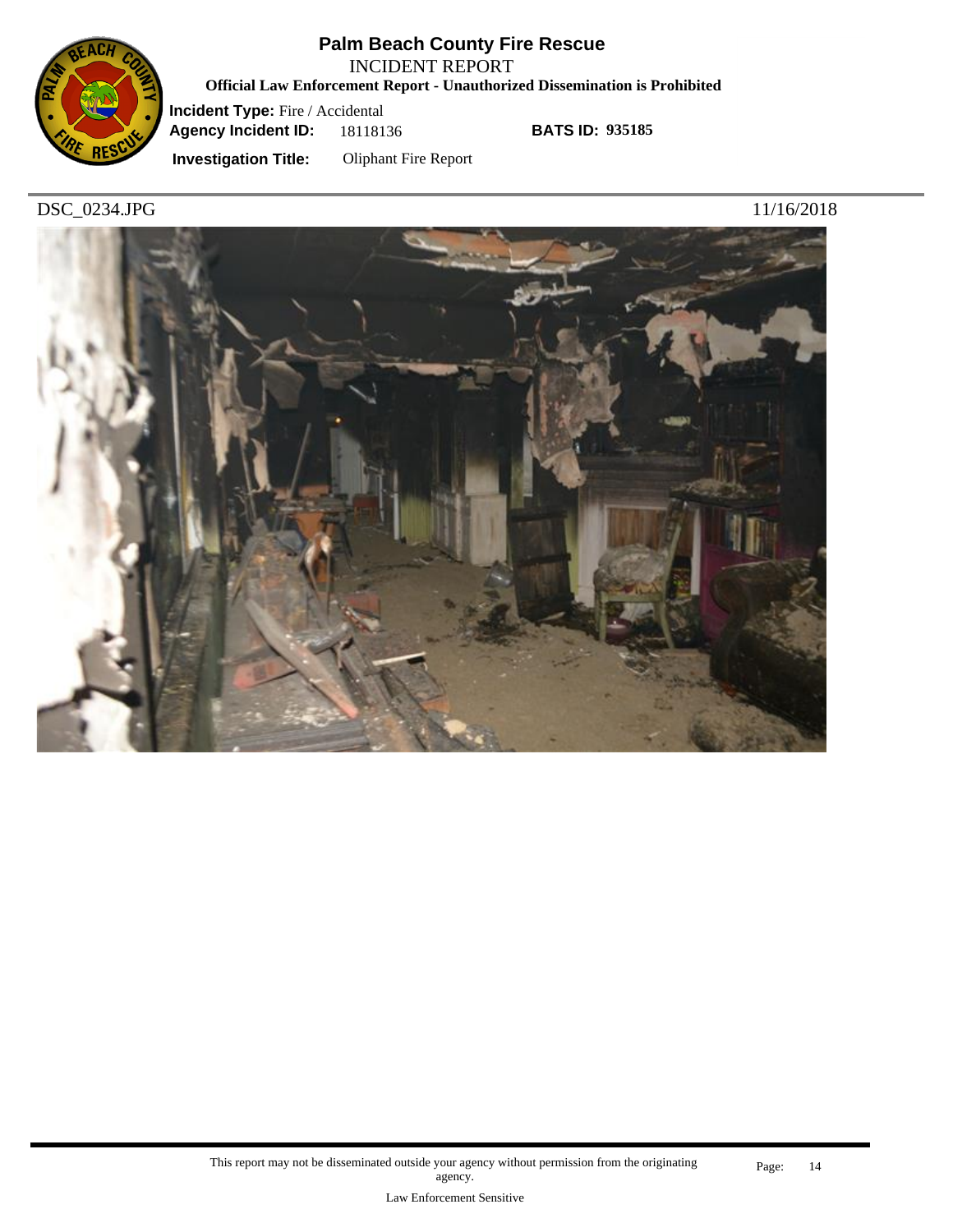

INCIDENT REPORT

**Official Law Enforcement Report - Unauthorized Dissemination is Prohibited**

**Incident Type:** Fire / Accidental **Agency Incident ID:** 18118136

**BATS ID: 935185**

**Investigation Title:** Oliphant Fire Report

DSC\_0242.JPG 11/16/2018

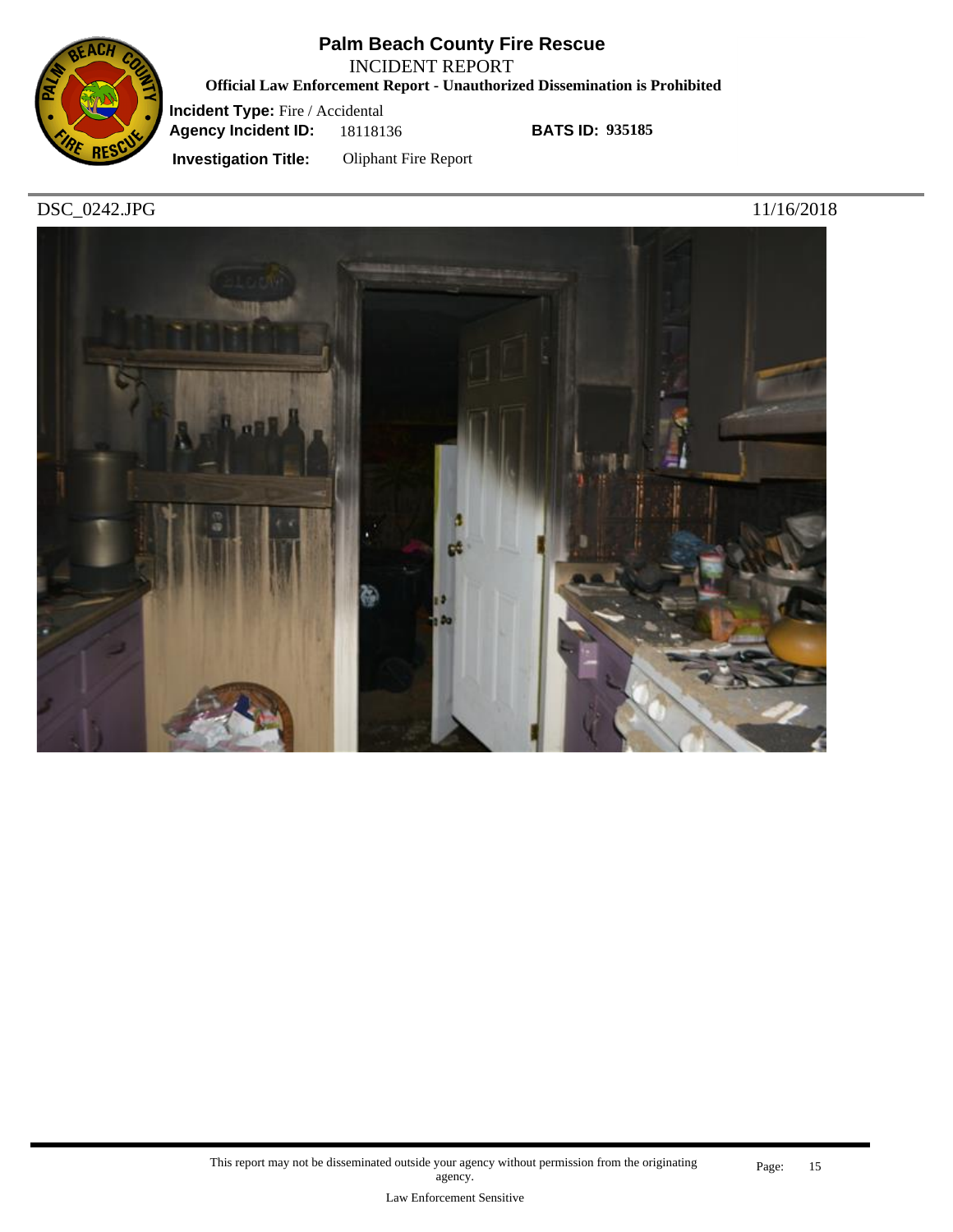

INCIDENT REPORT

**Official Law Enforcement Report - Unauthorized Dissemination is Prohibited**

**Incident Type:** Fire / Accidental **Agency Incident ID:** 18118136

**BATS ID: 935185**

**Investigation Title:** Oliphant Fire Report

DSC\_0263.JPG 11/16/2018

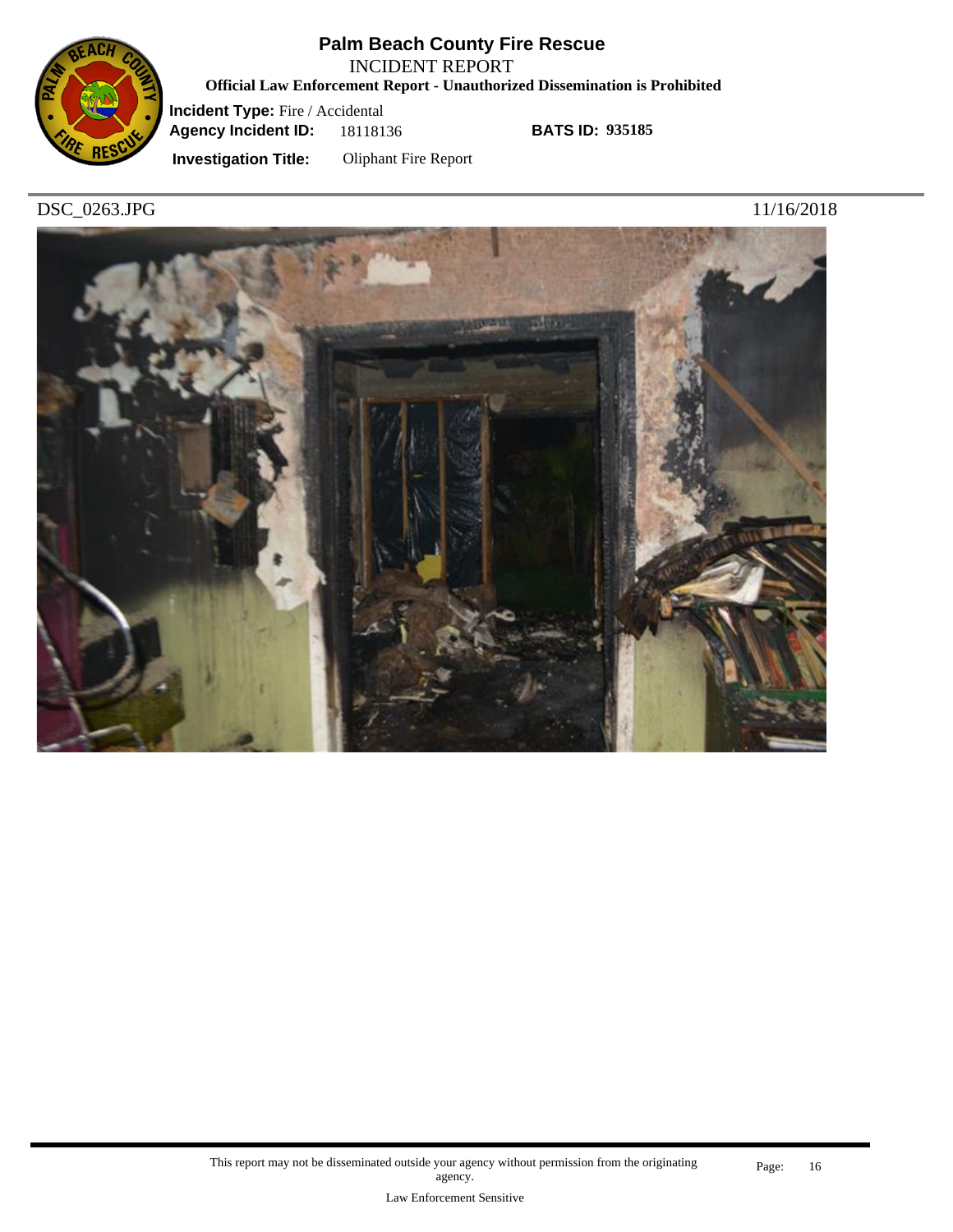

INCIDENT REPORT

**Official Law Enforcement Report - Unauthorized Dissemination is Prohibited**

**Incident Type:** Fire / Accidental **Agency Incident ID:** 18118136

**BATS ID: 935185**

**Investigation Title:** Oliphant Fire Report

DSC\_0264.JPG 11/16/2018

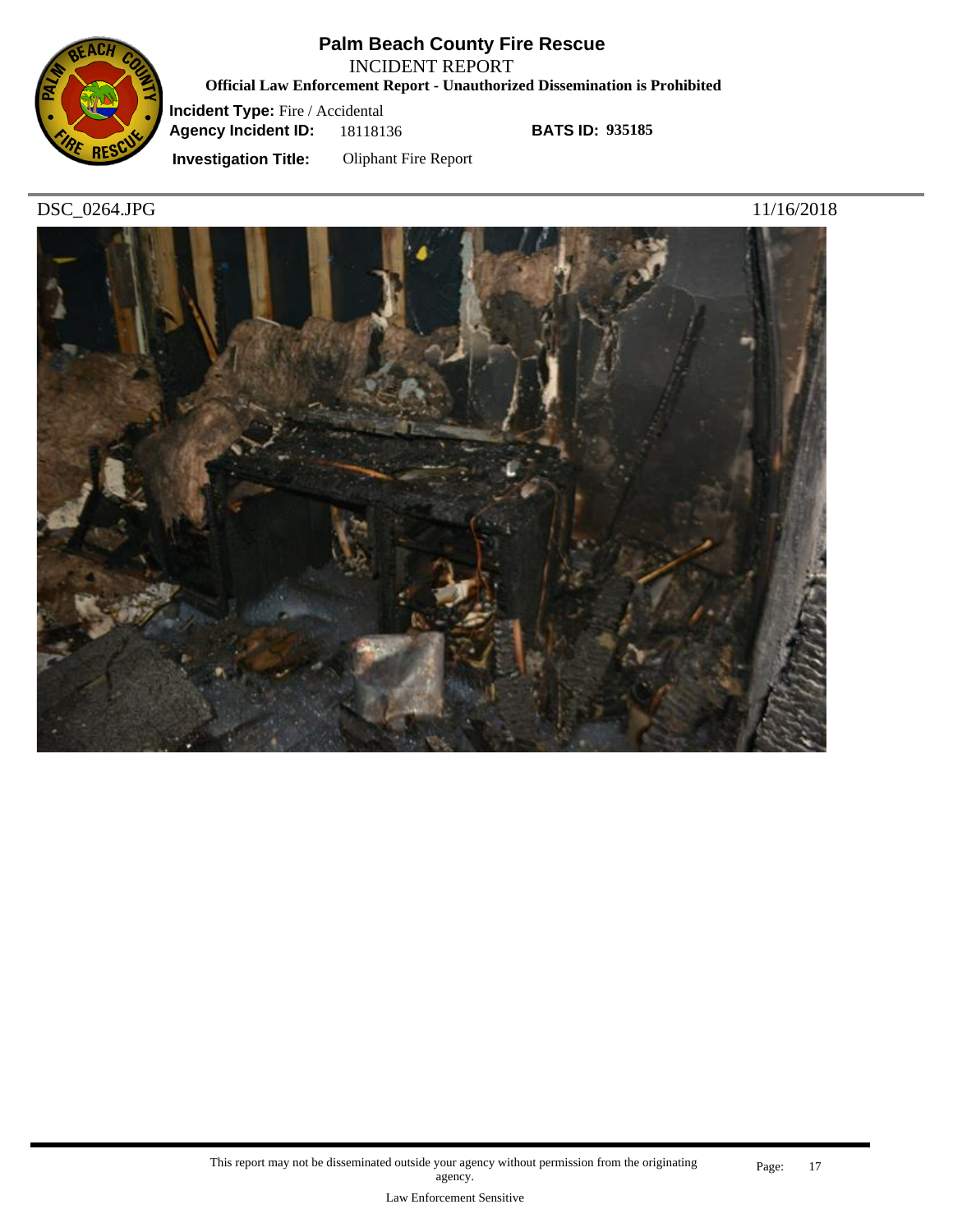

INCIDENT REPORT

**Official Law Enforcement Report - Unauthorized Dissemination is Prohibited**

**Incident Type:** Fire / Accidental **Agency Incident ID:** 18118136

**BATS ID: 935185**

**Investigation Title:** Oliphant Fire Report

DSC\_0265.JPG 11/16/2018

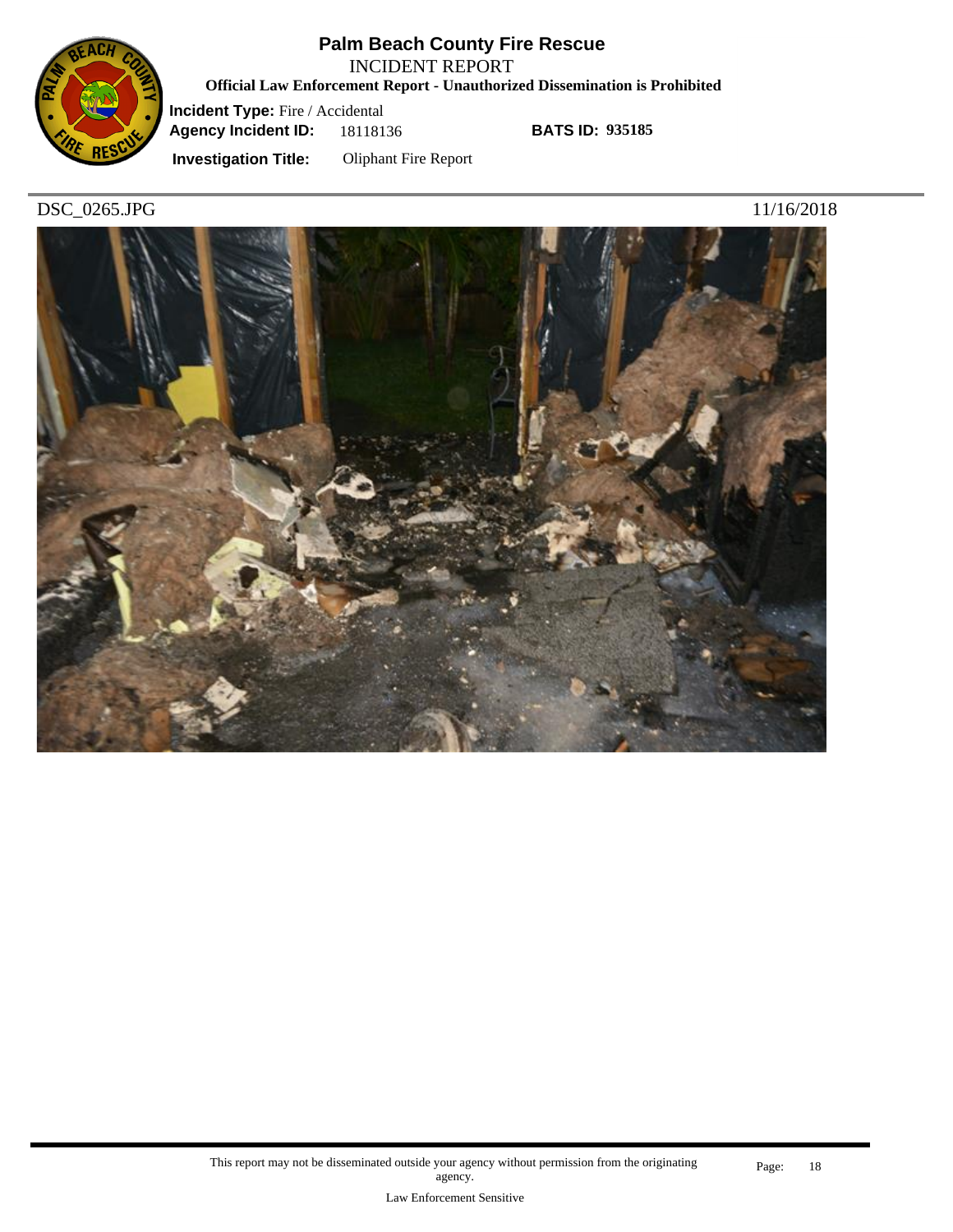

INCIDENT REPORT

**Official Law Enforcement Report - Unauthorized Dissemination is Prohibited**

**Incident Type:** Fire / Accidental **Agency Incident ID:** 18118136

**BATS ID: 935185**

**Investigation Title:** Oliphant Fire Report

DSC\_0266.JPG 11/16/2018

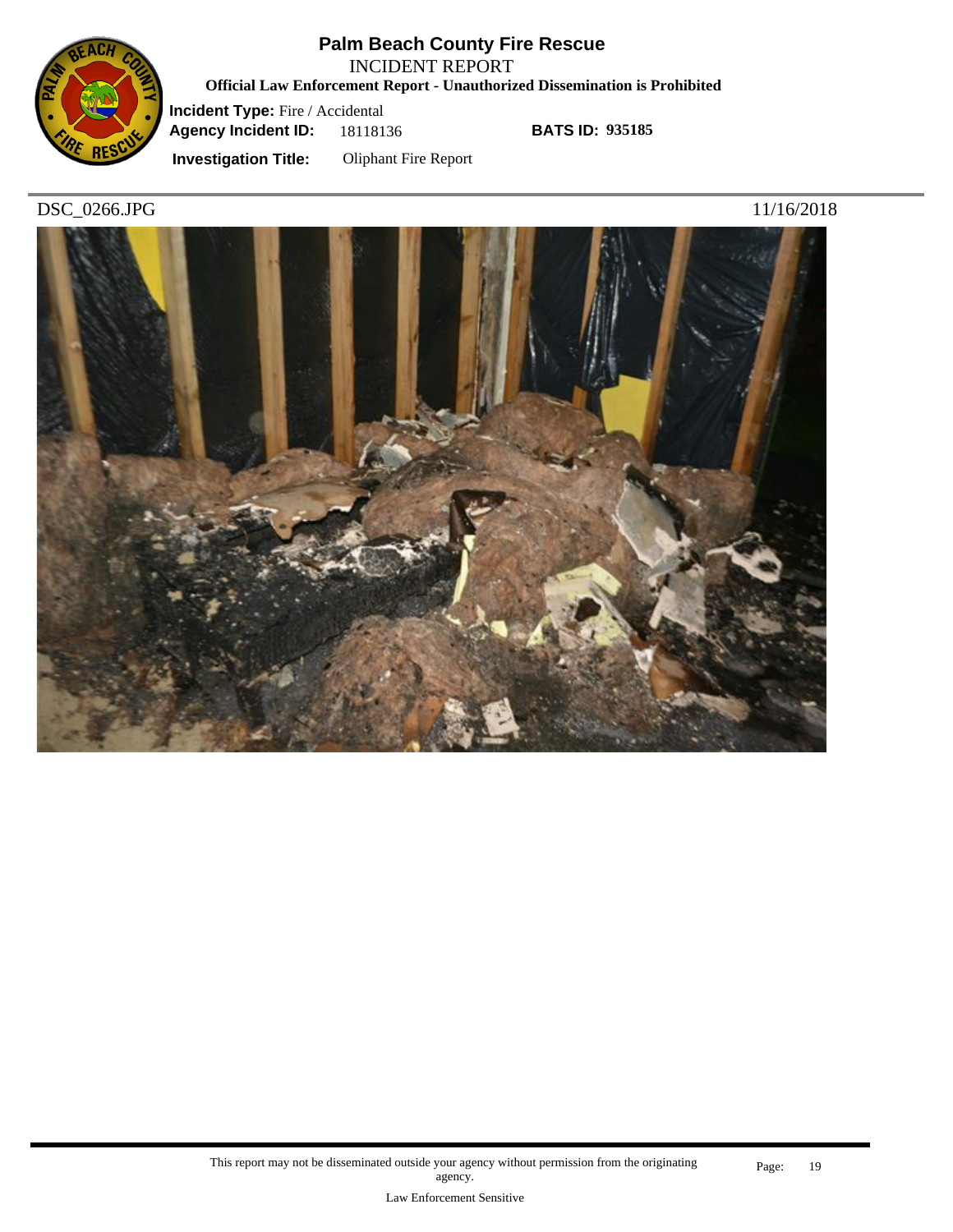

INCIDENT REPORT

**Official Law Enforcement Report - Unauthorized Dissemination is Prohibited**

**Incident Type:** Fire / Accidental **Agency Incident ID:** 18118136

**BATS ID: 935185**

**Investigation Title:** Oliphant Fire Report

DSC\_0270.JPG 11/16/2018

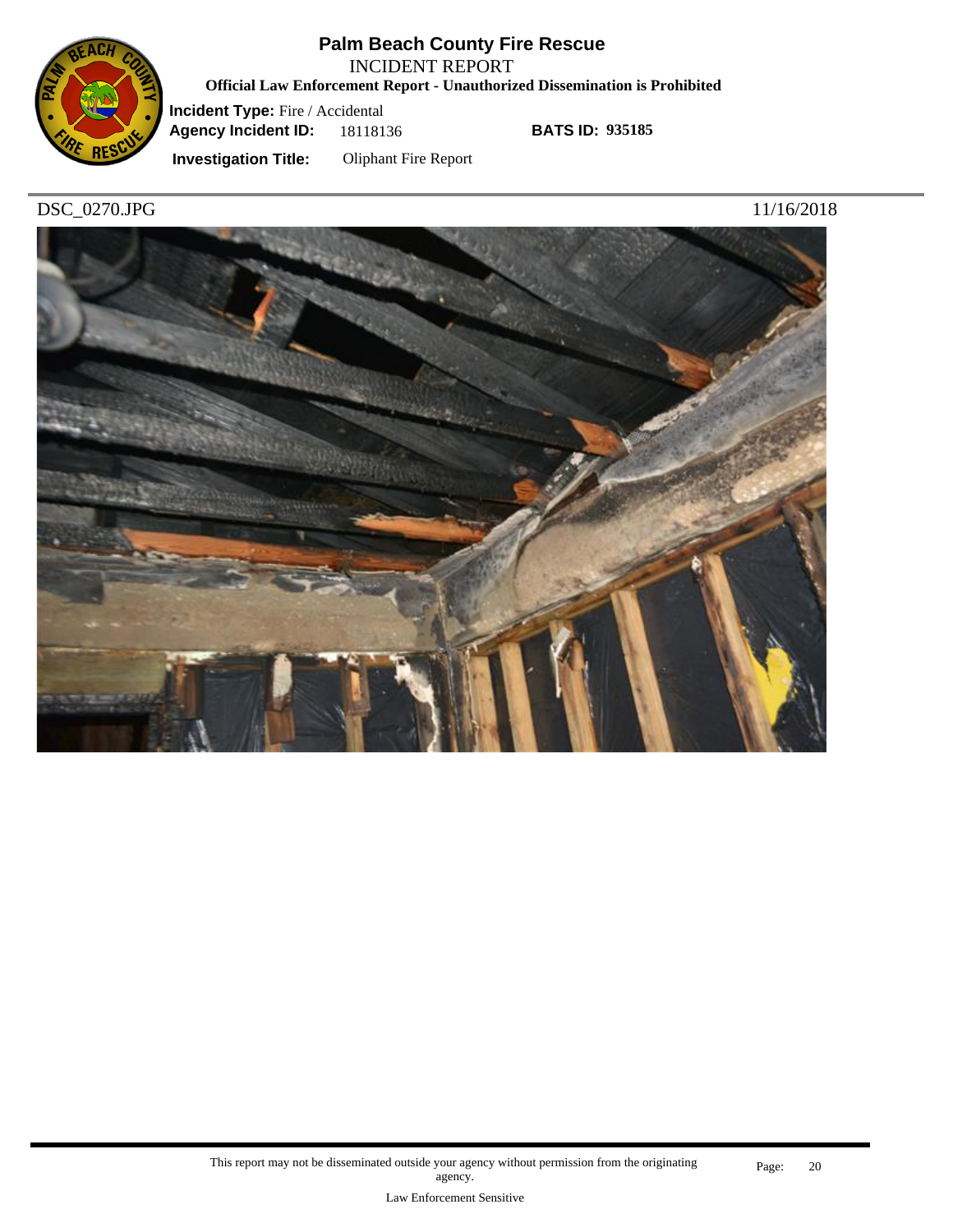

INCIDENT REPORT

**Official Law Enforcement Report - Unauthorized Dissemination is Prohibited**

**Incident Type:** Fire / Accidental **Agency Incident ID:** 18118136

**BATS ID: 935185**

**Investigation Title:** Oliphant Fire Report

DSC\_0271.JPG 11/16/2018

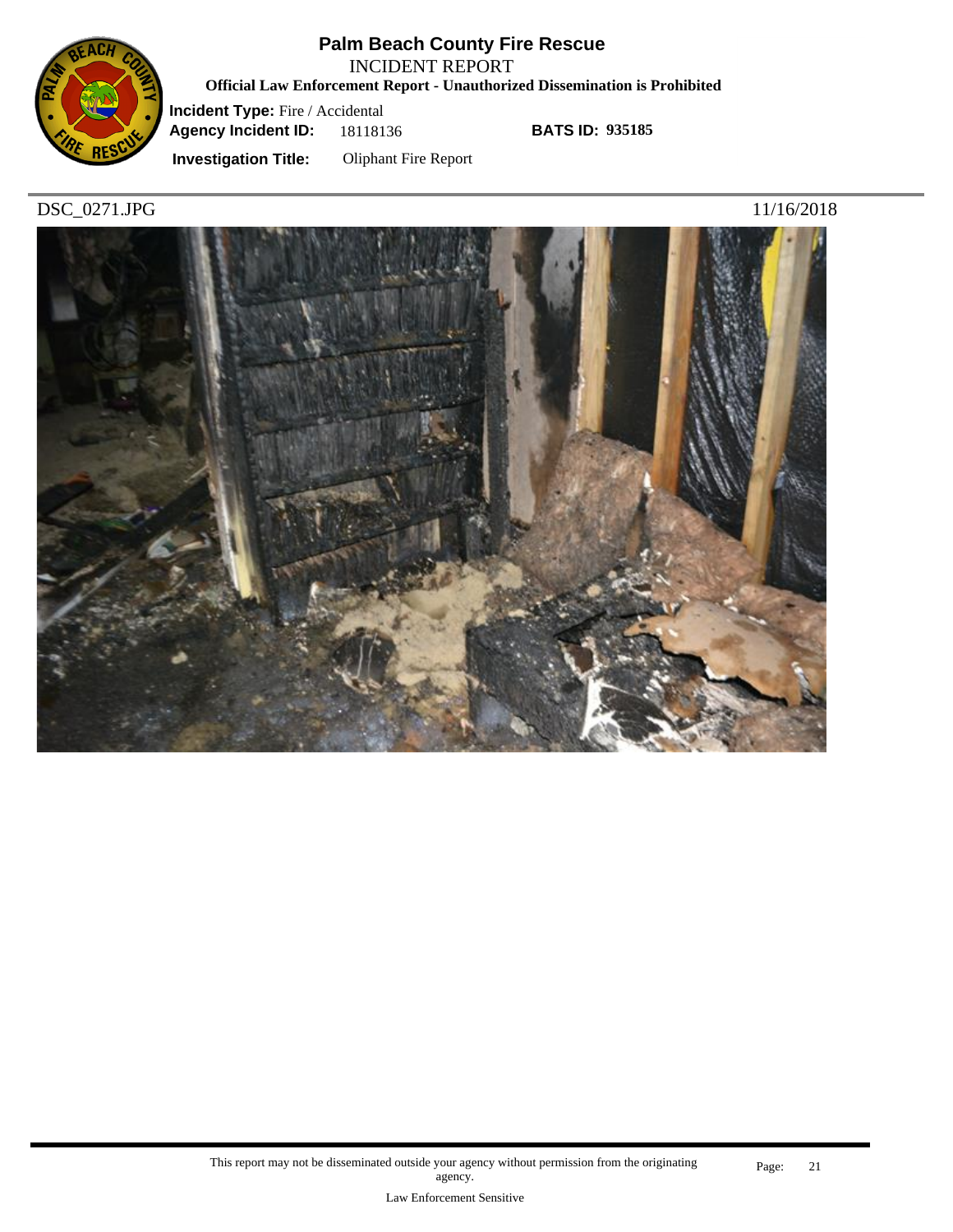

**Official Law Enforcement Report - Unauthorized Dissemination is Prohibited**

**Incident Type:** Fire / Accidental **Agency Incident ID:** 18118136

**BATS ID: 935185**

**Investigation Title:** Oliphant Fire Report

### **Narrative(s)**

**Title Author** Oliphant Fire Report Joshua Faircloth

5616167054 [jfaircloth@pbcgov.org](mailto:jfaircloth@pbcgov.org)

### **Description**

### **SYNOPSIS**

The opinion expressed in this report was based upon the totality of the investigation that was conducted, including examination of the scene, witness interviews, and a review of scientific literature. Based upon these factors, the residential structure fire on November 10, 2018 at 1402 North D Street Lake Worth Florida, was classified as accidental. The analysis of the fire intensity and movement patterns indicated that the area of fire origin was the south bedroom, which was utilized as an office. The cause of the fire was from an unspecified electrical malfunction involving lithium-ion batteries from an electric bike (E-Bike). The fire spread to other combustible materials throughout the room and progressed into the attic. There were no reported injuries as a result of this fire. This case is closed pending further investigative information.

### INVESTIGATOR'S ACTIONS AND OBSERVATIONS

### INITIAL INFORMATION

Palm Beach County Fire Rescue Department (PBCFR) responded to a reported residential structure fire. Dispatch records indicated that PBCFR engine 91 was dispatched to the scene at 2133 hours and arrived at 2139 hours. PBCFR Chief Craig Spiegelhalter was the incident commander and requested an investigator to respond to the scene. At the time I received this assignment, I was the on call investigator.

Chief Spiegelhalter stated that PBCFR units were dispatched to the scene for a residential structure fire. Engine 91 was the first engine on scene. Engine 91 reported active smoke and flames extending from the south side of the structure. Upon entry fire was located in the south bedroom and attic space. The fire was extinguished and no injuries were reported as a result of this incident. He requested an investigator to respond to conduct an origin and cause investigation.

Palm Beach County Sheriff's Deputy Eves ID 25511 provided PBSO case number 18143391.

### STRUCTURE DESCRIPTION

The structure was a single family residential dwelling. The overall structure measured approximately 1559 total square feet. The interior of the structure consisted of three (3) bedrooms and one (1) bathroom. The construction for this structure was determined through post fire examination. The structure was located within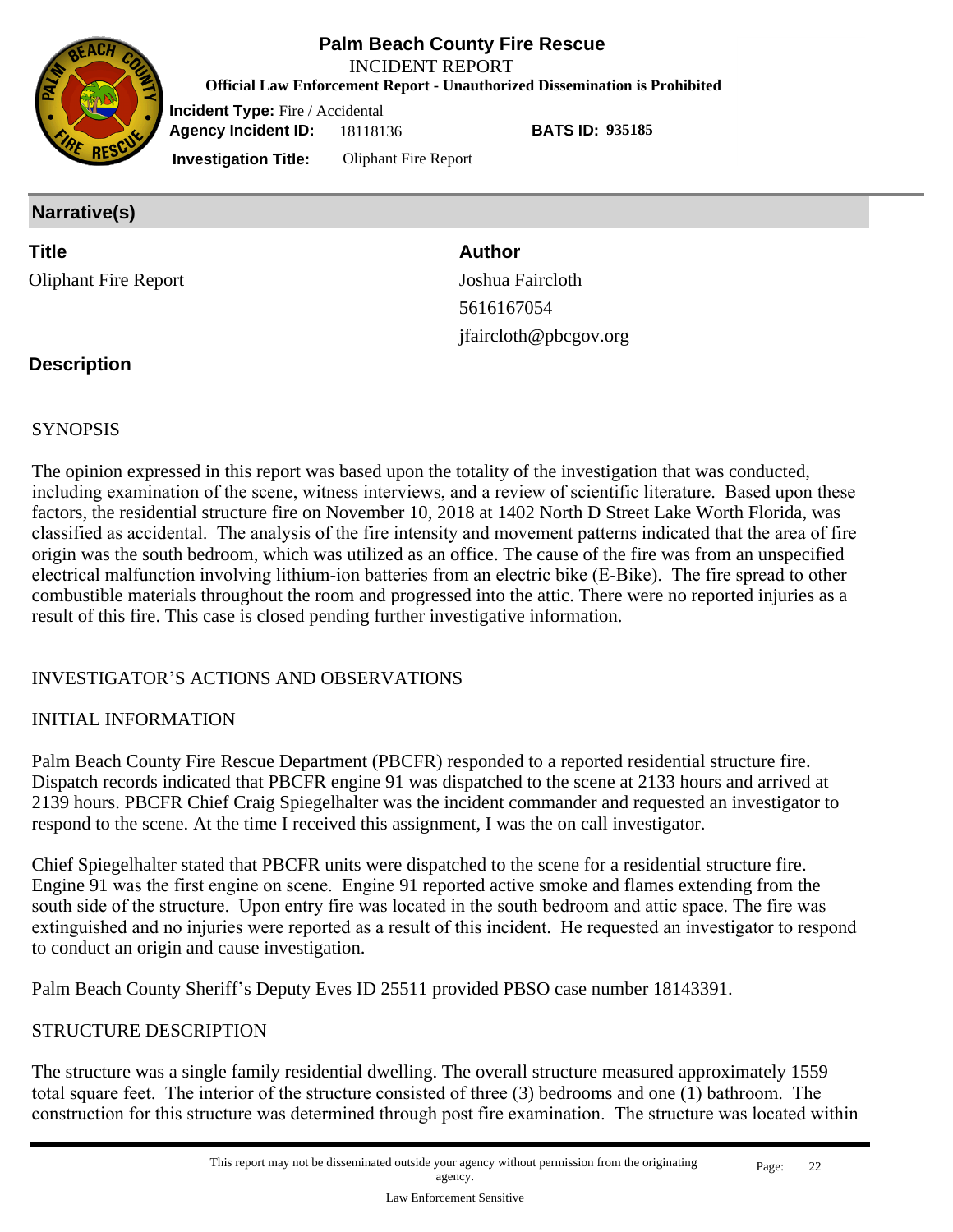

**Official Law Enforcement Report - Unauthorized Dissemination is Prohibited**

**Incident Type:** Fire / Accidental **Agency Incident ID:** 18118136

**BATS ID: 935185**

**Investigation Title:** Oliphant Fire Report

a residential area and was located on the east side of North D Street.

The exterior walls were constructed of painted concrete block. The interior walls were constructed of wood studs covered with drywall. The roof construction consisted of wood trusses covered with plywood and composite type shingles. The structure was constructed on a poured concrete slab facing west.

The electric utilities were in service at the time of the fire. They were supplied by Florida Power and Light via a service drop located on the north side of the property. There was no gas service to the property. The electrical wiring was protected by circuit breakers. The property was maintained and consistent with other properties in the area. According to the Palm Beach County Property Appraiser this structure was built in 1951.

The structure's active and passive fire protection systems were evaluated, documented, and analyzed; in conjunction with applicable codes, standards, and guides. These fire protection systems were determined not to play a significant role in the evolution of the fire.

### SCENE EXAMINATION

A systematic approach was utilized for the examinations with progressions made from the exterior areas to the interior areas and from areas suspected of having the least damage to areas of greater damage with an emphasis on the recognition, identification, and analysis of fire, heat, and ventilation patterns. All examinations were conducted in a clockwise direction. A perimeter search of the area was conducted and no unusual containers or devices were found, which were unusual for the environment. Photographs of the fire scene were taken in a clockwise motion using a Nikon, D5200 Digital Camera with AF-S DX 18-55mm lens. The scene photos were recorded onto a media card and a sketch of the scene was completed. Prior to leaving the scene all tools and boots were cleaned using a positive pressure water source.

### EXTERIOR EXAMINATION

The exterior examination was initiated at the front (west side) of the dwelling. Smoke staining was observed under the soffits on all four sides of the residence. Heavy smoke staining and thermal damage took place to the attic vents on the north and south sides of the structure. Thermal damage caused stress fractures in the concrete exterior walls around the south bedroom. Heavy smoke staining took place above the exterior south bedroom door. The upper wood portions of the exterior door frame for the south bedroom suffered fire damage and were charred. During extinguishment efforts holes were cut into the roof and the exterior south door was removed from the doorway.

# INTERIOR EXAMINATION

The interior examination was initiated at the front (west side) of the building. The structure was orientated with the front door opening to a living room. Located to the north of the living room was the dining room,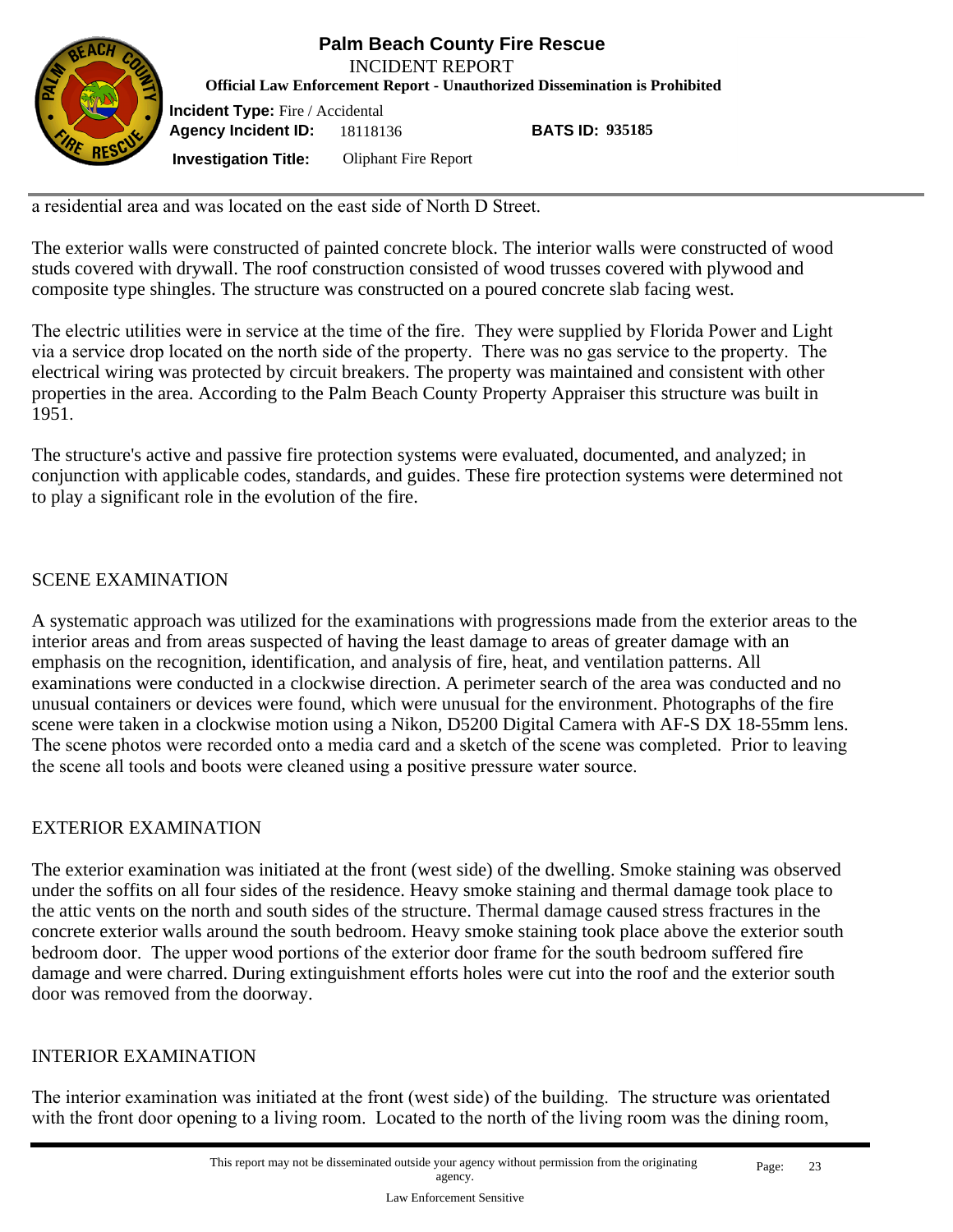

**Official Law Enforcement Report - Unauthorized Dissemination is Prohibited**

**Incident Type:** Fire / Accidental **Agency Incident ID:** 18118136

**BATS ID: 935185**

**Investigation Title:** Oliphant Fire Report

and kitchen. Orientated to the east of the kitchen was a hallway leading to two bedrooms and a bathroom. Located to the south of the front door was a bedroom, which was utilized as an office. Heavy smoke staining took place throughout the residence. A clear line of demarcation took place in the living room and dining room. It extended down approximately four feet from the ceiling. The wall in the living room that bordered the south bedroom (room of origin) exhibited signs of calcination. Smoke staining took place throughout the attic of the structure.

### AREA OF ORIGIN

The south bedroom was examined. The room was orientated with a desk, computer, TV and chair on the west wall. Located on the east wall was a couch. Along the north wall on both sides of the door opening was shelving. All of these items suffered heavy fire damage. Due to extinguishment efforts all of the gypsum board in the room was pulled down. This exposed the wood truss and plywood located in the attic. They were smoke stained and charred due to flame impingement. I located the burned remains of an electrical bike in the fire debris near the exterior south door. I recovered the burned remains of the battery cell for the bike on the floor approximately five feet away from the bike. The battery was near the entry door leading from the south bedroom into the living room. Photos of the battery cell were taken on the floor; where the item was recovered. I then repositioned the battery on to the desk and placed an evidence placard next to it. The fire, heat, and ventilation patterns were consistent with the fire taking place in the south bedroom at floor level.

#### WITNESS STATEMENTS

In an interview with the owner/occupant Elijah Oliphant, identified by his Florida driver's license, I learned the following:

- He brought his electric bike inside in order to charge the battery.
- He took the battery off of the bicycle and placed it on the floor near his desk.
- His wife then asked him to help her get their child ready for bed.
- He walked away from the battery and it began smoke and hum.
- He ran to get some water. At that moment the battery began to burst into flames.
- He and his family made it out of the residence without harm.

In an interview with the owner/occupant Sharon Oliphant, identified by her Florida driver's license, I learned the following:

- She advised she heard Elijah yell fire she saw smoke filling the residence.
- She ran outside with her family.
- She advised they purchased the bicycle in June 2018 as well as the battery. The battery was universal and not a Mongoose brand.
- She advised the electric bicycle was a Mongoose. The brand of the lithium-ion battery was Hailong 3 model number 52B-17.5AH.
- She advised they were up to date on their mortgage payments and not behind on any bills.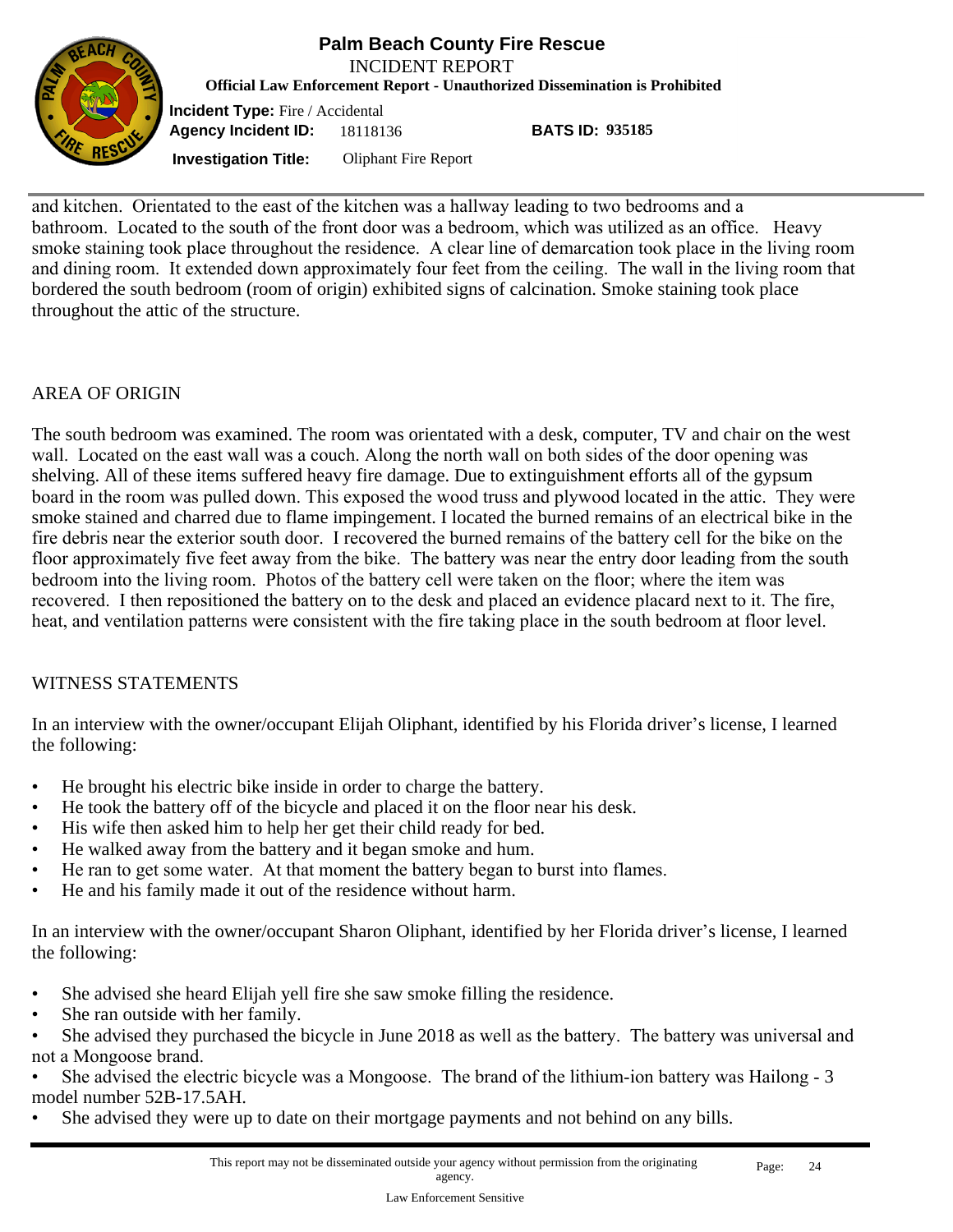

#### **Palm Beach County Fire Rescue Official Law Enforcement Report - Unauthorized Dissemination is Prohibited** INCIDENT REPORT

**BATS ID: 935185**

**Investigation Title:** Oliphant Fire Report

### EVIDENCE COLLECTION

The Scan Disk SD picture card was sent to the PBSO photo lab for processing.

#### OTHER INVESTIGATIVE INFORMATION

A computer search on Elijah and Sharon Oliphant reviled no prior insurance claims related to fire. Furthermore, a search of the property revealed no prior insurance claims related to fire.

I was unable to locate any failure information on the lithium-ion battery.

#### INVESTIGATIVE CONSIDERATIONS

A number of hypotheses evolved during the investigation that were considered as to what role they may or may not have played in the cause and spread of this fire. The following hypotheses are some that were considered, and where appropriate, ultimately ruled out as a cause for this fire:

#### WEATHER

A check with weatherunderground.com revealed no lightning strikes, prior to or during the fire. As a result, the weather was eliminated as a possible cause of the fire.

#### SELF HEATING AND SELF IGNITION

There had been no recent remodeling, painting, staining, or processes involving any material commonly known to spontaneously heat in the area of origin. As a result, self-heating and self-ignition was eliminated as a possible cause for the fire.

#### **SMOKING**

During my scene examination, I found no signs of any discarded smoking materials in the area of origin. As a result, smoking was eliminated as a possible cause for the fire.

#### CANDLES

During my scene examination, I found no candles or candle like materials in the area of origin. As a result, candles were eliminated as a possible cause for the fire.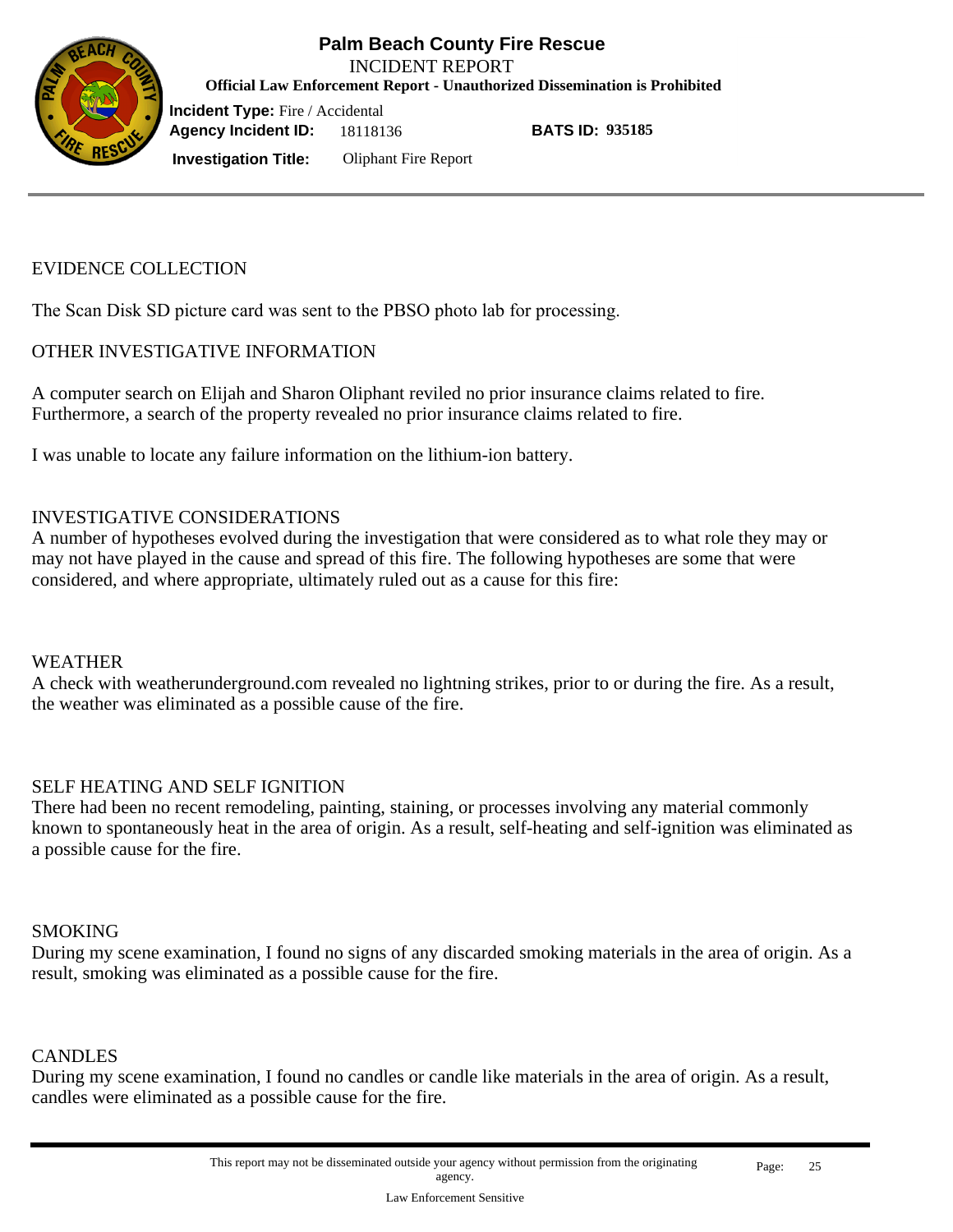

**Official Law Enforcement Report - Unauthorized Dissemination is Prohibited**

**Incident Type:** Fire / Accidental **Agency Incident ID:** 18118136

**BATS ID: 935185**

**Investigation Title:** Oliphant Fire Report

#### RESISTIVE HEATING AND ELECTRICAL ISSUES

During the scene examination, I found the burned remains of a lithium ion battery on the floor near the entry way leading from the south bedroom into the living room. This was the area where the homeowner/occupant Elijah Oliphant advised he had placed the battery prior to the fire. Elijah witnessed the battery begin to smoke and burst into flames. As a result, I was unable to eliminate resistive heating and electrical issues as a cause for the fire.

#### CRIMINAL HUMAN ACTION

I examined the possibility that a criminal human action was responsible. Elijah and Sharon and their child were the only ones present at the time of the fire. The fire occurred inside the south bedroom. They were the only ones who had access to this area at the time of the fire. During their statements they did not advises anyone had broken into the home. As a result, criminal human action was eliminated as a possible cause for the fire.

#### CONCLUDING PARAGRAPH

The aforementioned fire was classified as accidental. The area of fire origin was identified as the south bedroom. An unspecified electrical malfunction with a lithium-ion battery was identified as the cause of the fire. The homeowner witnessed the battery suffer the malfunction. The fire, heat, and ventilation patterns were consistent with the fire originating from the south bedroom. There is no further information on his incident at this time. This case is closed pending further investigative information.